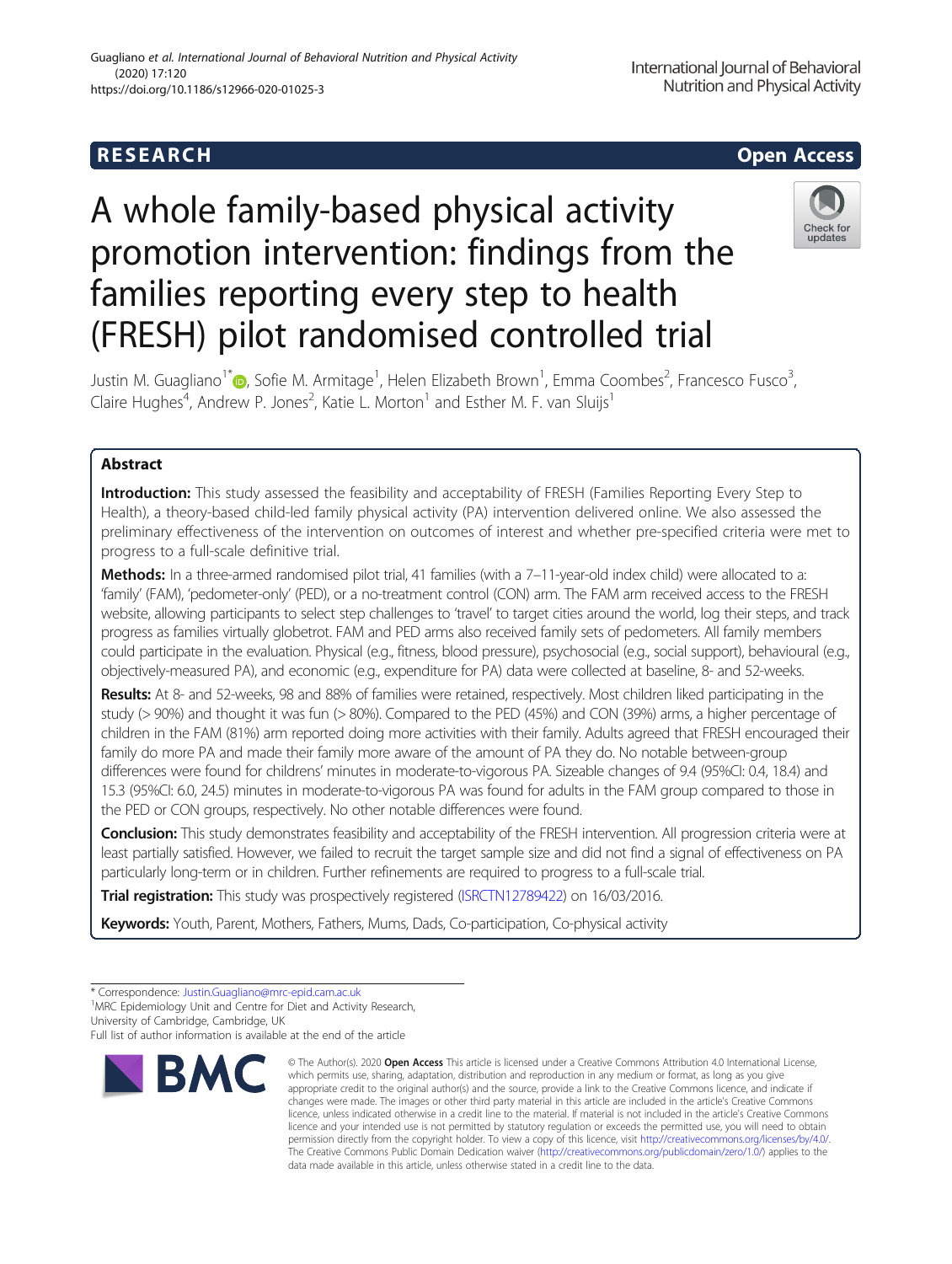## Introduction

The direct healthcare costs of physical inactivity in the United Kingdom (UK) is among the highest in Europe and is estimated to be INT\$1.5 billion [[1](#page-12-0)]. Approximately one-third of adults in the UK are insufficiently physically active, falling short of achieving the national recommendation of at least 150 min of moderate- or 75 min of vigorous-intensity physical activity weekly [\[2](#page-12-0), [3](#page-12-0)]. Adults with school-aged children are particularly at risk for physical inactivity  $[4, 5]$  $[4, 5]$  $[4, 5]$ , and a recent review showed that young adults exhibited greater declines in physical activity over the transition to parenthood compared to those without dependent children [\[6](#page-12-0)].

Half of UK children fail to meet the national recommendation of 60 min of daily moderate-to-vigorous intensity physical activity (MVPA) [[7\]](#page-12-0). Observational data also reveal that children are less active after school and on weekends than during school time, and that activity levels decline most steeply outside of school  $[8-10]$  $[8-10]$  $[8-10]$  $[8-10]$ . Targeting children and adults as a family therefore appears to be a promising avenue for promoting physical activity [\[11,](#page-12-0) [12\]](#page-12-0).

Previous research suggests that involving family members is critical for sustained behaviour change [[13](#page-12-0)–[15\]](#page-12-0) and home-based family physical activity interventions are potentially more effective than those requiring the family to travel to community or other intervention locations [[16](#page-12-0), [17](#page-12-0)]. Many studies, however, centre around promoting child physical activity instead of considering the family as a unit that may work together to change behaviour [[18](#page-12-0)]. Our recent feasibility study [\[19](#page-12-0)] evaluated an intervention that specifically targeted whole family engagement. The findings showed that it was feasible to deliver and evaluate a family-targeted physical activity promotion intervention with high acceptability from participating families.

Building upon this work, here we present the findings from the Families Reporting Every Step to Health (FRES H) pilot trial. The primary aim of this pilot trial was to assess the feasibility and acceptability of the revised recruitment strategy, intervention, and outcome evaluation (i.e., after feasibility testing [\[19](#page-12-0)]). Secondary aims were: (1) to explore the preliminary effectiveness of the intervention on potential outcomes of interest and; (2) to assess whether pre-specified criteria were sufficiently met to warrant progression to a full-scale definitive trial.

## Methods

A detailed description of the study protocol has been published elsewhere [\[20\]](#page-12-0); a brief summary of the methods is provided below. We received ethical approval from the Ethics Committee for the School of the Humanities and Social Sciences at the University of Cambridge (ID number: 17/113) and this study was prospectively registered ([ISRCTN12789422\)](http://www.isrctn.com/ISRCTN12789422).

## Study overview

This pilot trial was a three-armed, parallel-group, randomised controlled pilot trial using a 1:1:1 allocation ratio and included follow-up assessments at 8- and 52-weeks postbaseline. After baseline assessments, families were randomly allocated to one of the three study arms: (1) family arm, (2) pedometer-only arm, or (3) no-intervention control arm. Families were recruited from the counties of Norfolk and Suffolk, UK.

Recruitment difficulties led to an 8-week extension of the originally planned 16-week period. At minimum, families with at least one child in school Years 3–6 (aged 7–11 years, hereafter referred to as the index child) were eligible to participate if at least one adult responsible for the index child and living in the main household (hereafter referred to as the index parent) provided consent. However, we ideally sought to recruit whole families, that is, all adults and children living in the main household with the index child. If requested, we also enabled the inclusion of parents or siblings that lived outside the main household or extended family members (e.g., grandparents) living inside or outside the index child's main household. All participants were required to be able to perform light-intensity physical activity, have access to the Internet, and have sufficient understanding of the English language to provide informed consent. For this study, we permitted family members to take part in the intervention irrespective of their participation in the accompanying evaluation and vice versa.

We aimed to recruit 60 families using a multi-faceted recruitment strategy that was informed by our prior work [[21](#page-12-0), [22](#page-12-0)]. This approach targeted adults and children, included a wide range of physical settings (such as schools, employers, community settings including community centres, shopping centres, GP surgeries), used electronic media (e.g., social media, television news). It was also based on direct (e.g., face-to-face recruitment during school pick up) and indirect recruitment strategies (e.g., posting recruitment material on parent groups on social media platforms). Following dissemination of recruitment materials, families were encouraged to express interest in participating to the study team, who conducted a screening assessment and scheduled a baseline appointment with eligible families. Prior to baseline assessments, written informed consent was obtained for all participating adults, alongside written parental consent and child assent for each participating child. After baseline assessments, families were randomised in blocks of six and stratified by county (i.e., Norfolk or Suffolk) by an independent statistician using a computer-generated algorithm.

## Intervention protocol

## Family arm (FAM)

The development, feasibility, acceptability, and refinements made to the intervention prior to the current pilot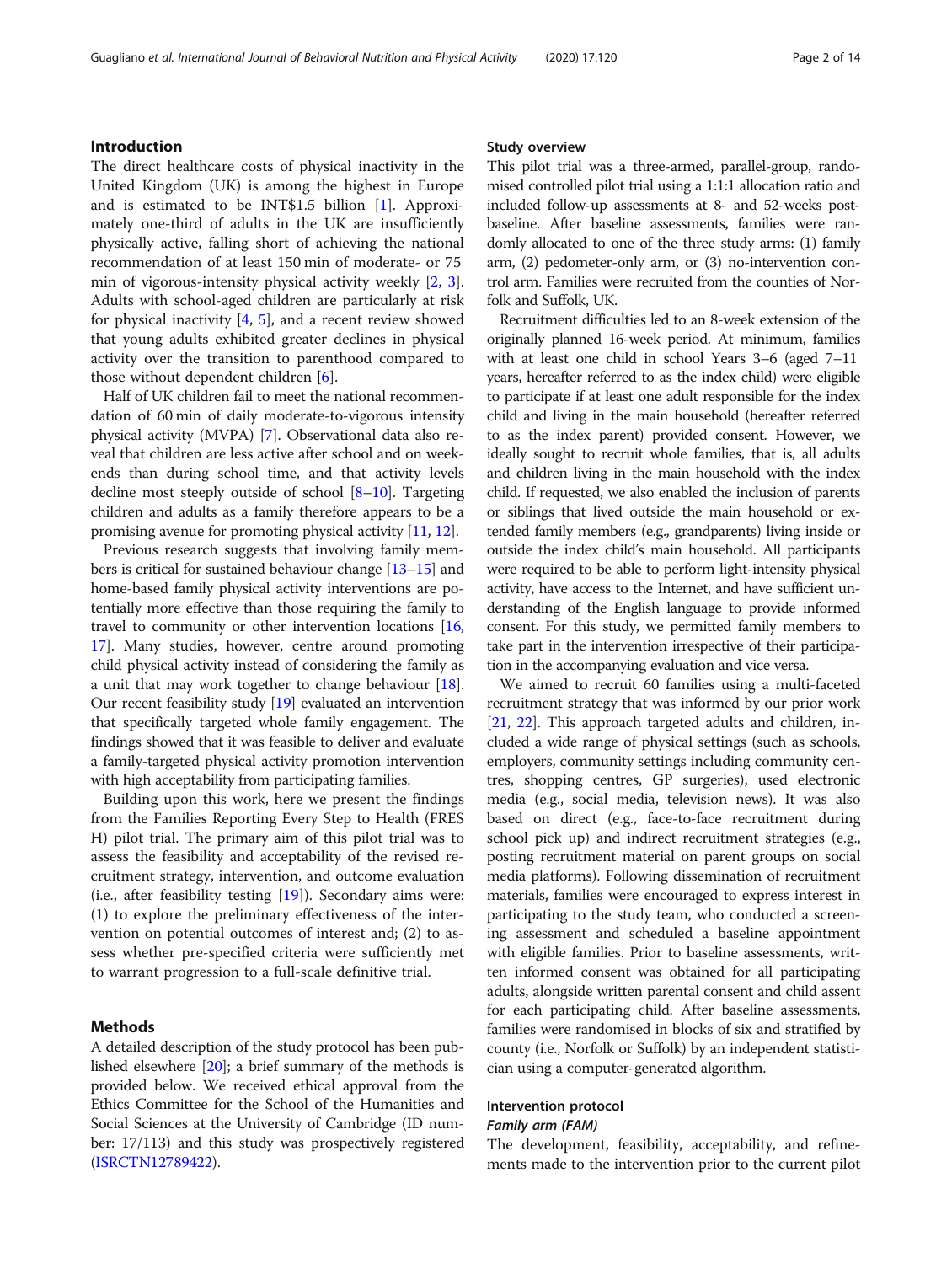trial have been previously described [[19](#page-12-0), [20\]](#page-12-0), including a detailed description of the FRESH intervention as implemented in the pilot [[20](#page-12-0)]. In summary, families in the FAM arm received a theory-based intervention that was delivered online and aimed at increasing physical activity for the whole family [\[23](#page-12-0)–[25](#page-12-0)]. Intervention participation started with a 1-h kick-off meeting in which a member of the research team introduced families to the intervention website, distributed pedometers to all family members, and prompted the first of weekly 'family time' meetings. The index child or children (if multiple) were designated the role of team captain(s) and they led weekly 'family time' meetings. During these meetings, families completed family action planners and accessed the FRESH website which enabled them to choose weekly step challenges. Family action planners prompted families to plan weekly family physical activities to assist in meeting their step challenge for a given week. It was intended that families would plan activities they would do together as a family; however, participants had the flexibility to also set individual level goals. The action planners also prompt families to monitor weekly step counts, discuss any potential upcoming barriers for physical activity and strategies to overcome them. Index children will be allocated as their family's 'team captain' leading in challenge selection and uploading steps on the FRESH website. Families retained their pedometers and were permitted to use the website for as long as they liked, with continuing support.

## Pedometer-only arm (PED)

Following baseline, families allocated to the PED arm were mailed pedometers for all family members and generic family physical activity promotion information produced by Walk4Life, a sub-brand of Change4Life [\(www.nhs.uk/](http://www.nhs.uk/change4life) [change4life\)](http://www.nhs.uk/change4life). Example information provided included tips to get walking daily and games that can be played while walking. Like FAM families, they continued to receive generic information fortnightly on four occasions.

## Control arm (CON)

CON families were asked to carry on as normal and did not receive access to the intervention website, pedometers, or any generic information.

## Outcome evaluation measures

All consenting family members were assessed at baseline, 8, and 52 weeks post-baseline and data were collected in the family home by two trained research staff.

## Accelerometer and GPS assessment

Participants were asked to simultaneously wear an Acti-Graph GT3X+ tri-axial accelerometer (ActiGraph LLC; Pensacola, Florida) and QStarz Travel Recorder BT1000X global positioning system (GPS) monitor (QStarz; Taipei, Taiwan) on each hip during waking hours for 7 consecutive days. After the 7 days of wear, participants either posted the devices back to the research team using prepaid envelopes or the research team picked up the devices at an agreed time.

The accelerometer was initialised to record step counts and acceleration using a sampling frequency of 50 Hz. Data from the device were then downloaded and interpolated to a 10 s epoch using the ActiLife software. A valid week for the accelerometery was defined as a minimum of 480 min/ day from 3 days (including 1 weekend day) over the 7-day measurement period. Non-wear was defined as ≥90 mins of consecutive zeros  $[26]$  $[26]$  $[26]$ . The cut points of Evenson et al.  $[27]$  $[27]$ and Troiano et al. [\[28\]](#page-12-0) were used to estimate physical activity for children and adults, respectively.

The GPS device recorded participants' locations at a 10 s interval with an accuracy of approximately 3 m. Data from the GPS devices were downloaded and entered into the ArcGIS v10.3 (ESRI Inc., California, USA) Geographical Information System, and then longitude and latitude values were converted to easting and northing values respectively according to the British National Grid coordinate reference system [\[29](#page-12-0)].

The accelerometer and GPS data were then integrated based on their date and time-stamps using bespoke software written in Java. From the integrated accelerometer and GPS data, individual measures of time spent with and without other family members present were computed. This was undertaken using a script written in STATA v16 (StataCorp LLC, Texas, USA) that calculated the straightline distance between each participant and every member of their family for all 10 s intervals, based on each participant's easting and northing locations. To identify physical activity undertaken together, a distance of ≤50 m was taken as being indicative of the same location of members of the family during any given 10 s interval. This distance was selected because it is approximately equivalent to a ball court (e.g. tennis, basketball) or a large residential garden [[30](#page-12-0)].

## Physical health outcomes

Aerobic fitness (via predicted  $VO_{2\ max}$ ) was measured using an 8-min submaximal step test (with 2-min rest) on all participants ≥7 years [[31](#page-12-0)]. Height and weight were measured with a portable stadiometer and digital scale, respectively. Waist circumference was measured twice, using a non-elastic tape measure (third measure taken if the first two differed by ≥3 cm). Body mass index was calculated, and converted into age- and sex-specific percentiles using standard growth charts for children [[32\]](#page-12-0).

## Behavioural and psychosocial measures

Behavioural and psychosocial measures were measured via questionnaires for participants ≥4 years. Measures included: screen-time use  $[33-36]$  $[33-36]$  $[33-36]$ ; quality of life  $[37-40]$  $[37-40]$  $[37-40]$  $[37-40]$  $[37-40]$ ;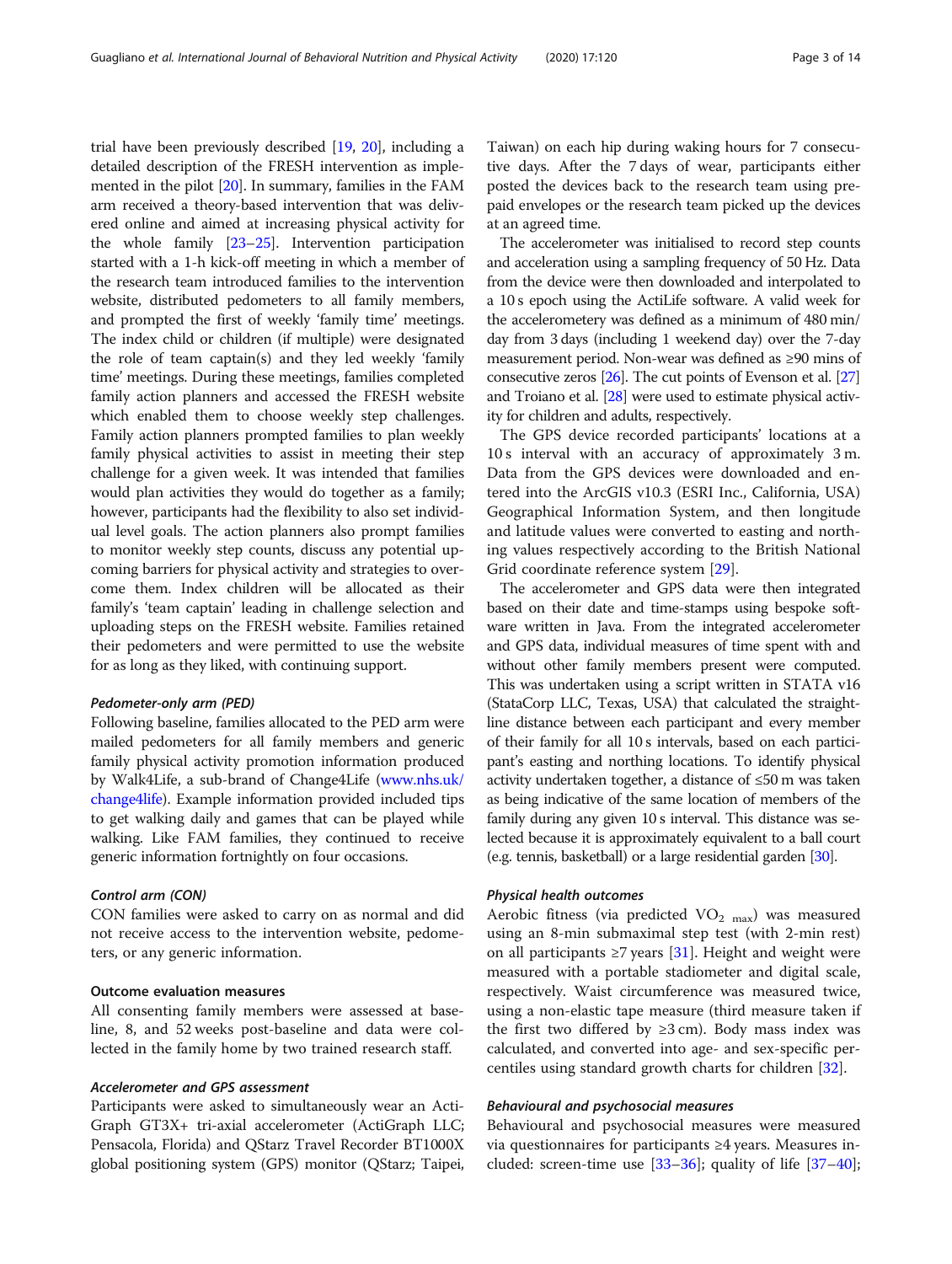family co-participation in physical activity [[36\]](#page-12-0); physical activity awareness  $[41, 42]$  $[41, 42]$  $[41, 42]$  $[41, 42]$ ; family social norms for physical activity [\[43](#page-13-0), [44\]](#page-13-0); family support [\[43\]](#page-13-0); motivation for physical activity [[45,](#page-13-0) [46\]](#page-13-0); and children's perceived autonomy, competence, and relatedness [[46\]](#page-13-0).

## Family functioning

The Fictional Family Holiday Paradigm was used to assess family functioning via family relationships [[47\]](#page-13-0) and connectedness [\[48](#page-13-0)]. In this observational paradigm, each family was asked to spend 10 min planning and discussing a fictional week-long holiday itinerary with unlimited budget. The video-recorded activity was then transcribed and coded by trained research assistants per time point for: 'power sharing' (i.e., taking turns speaking); positive talk (e.g., expressions of amity, elicitation of family members' viewpoints, agreement, compromise) [[48\]](#page-13-0), and discussions that revolve around physical activity.

## Family out-of-pocket expenditure for physical activity

Physical activity related expenditure for each family member was collected via questionnaire. The questionnaire comprised two questions about expenditure related to membership fees and subscriptions (e.g., for sports clubs, fitness centres) and sports equipment (e.g., sportswear, gadgets) and was completed by the same adult at each time point for their whole family.

## Feasibility and acceptability assessment

A mixed-methods process evaluation was conducted at 8 weeks post-baseline. Adults responded to open-ended and Likert-scale questions (4-point;  $1 =$  strongly disagree,  $4 =$ strongly agree) and children responded to dichotomous 'yes/no' questions regarding their overall opinion of FRES H, the intervention components, measurements, and suggestions for improvement. In addition, semi-structured focus groups were conducted with willing families ( $n = 5$ ) FAM;  $n = 4$  PED;  $n = 1$  CON). This focused on families' experience taking part in the trial, perceived acceptability of individual intervention components, intervention fidelity, challenges/barriers encountered, and suggested improvements, as appropriate based on study arm allocation. All focus groups were transcribed verbatim. We also explored FAM arm families' engagement with the intervention website through Google Analytics (e.g., page views, challenges accepted/completed) and assessed aspects of the recruitment process (e.g., recruitment duration, resources used, comparisons of recruitment strategies). Lastly, intervention costs were also calculated.

## Progression criteria assessment

Table [1](#page-4-0) outlines pre-specified criteria used to inform progression to a definitive trial. Where applicable, quantitative and qualitative findings were taken into account to assess whether a criterion was met.

## Data analysis

## Quantitative data

Statistical analyses of the primary and selected secondary outcomes were conducted using analysis of covariance (adjusting for baseline values) in Stata (version 15; Stata-Corp. TX: StataCorp LP), stratified by age group (adults vs children). Participants with missing values at baseline were included in the analysis using the missing indicator method [\[49](#page-13-0)]. An estimate of effect and 95% confidence interval were calculated for primary and selected secondary outcomes; no p-values were calculated. We stratified analyses by index of multiple deprivation (IMD) score (high/low IMD determined by median split) and sex to explore signals of subgroup effects in all outcomes.

To inform one of the progression criteria, post-hoc sample size calculations were calculated to provide 80% power to detect a difference of 10 mins in MVPA in index children ( $p < 0.05$ ), using a standard deviation of 16.3 mins of MVPA and a pre-post correlation of 0.63 (values obtained from 52-week follow-up).

## Economic analyses

The intervention costs were calculated by using a microcosting approach [\[50](#page-13-0)]. Table [2](#page-4-0) reports the resources used per family, and their monetary value, alongside the subsequent cost per item. All families were assumed to incur the same intervention cost, except from the pedometers, which was based on the number of participants per family. The reported family physical activity expenditure was summed per each family and the mean costs per family was calculated at each time point.

We conducted a comparative analysis based on the complete-cases dataset at 52 weeks. A linear regression was used to estimate the between-groups differences in mean costs per family, accounting for the cost at baseline (incurred during the 3 months prior to baseline) [[51\]](#page-13-0). The 95% CIs were constructed by resampling the dataset 5000 times performing a non-parametric bootstrap with replacement.

#### Qualitative data

A content analysis was conducted using existing guidelines [[52\]](#page-13-0) to explore the feasibility and acceptability of the revised FRESH intervention, outcome evaluation, and suggestions for further intervention optimisation via family focus groups.

## Results

## Recruitment and retention

Table [3](#page-5-0) provides a summary of recruitment sources used in this study and Fig. [1](#page-6-0) shows the recruitment flow. Expressions of interest occurred at a rate of 4–5 families/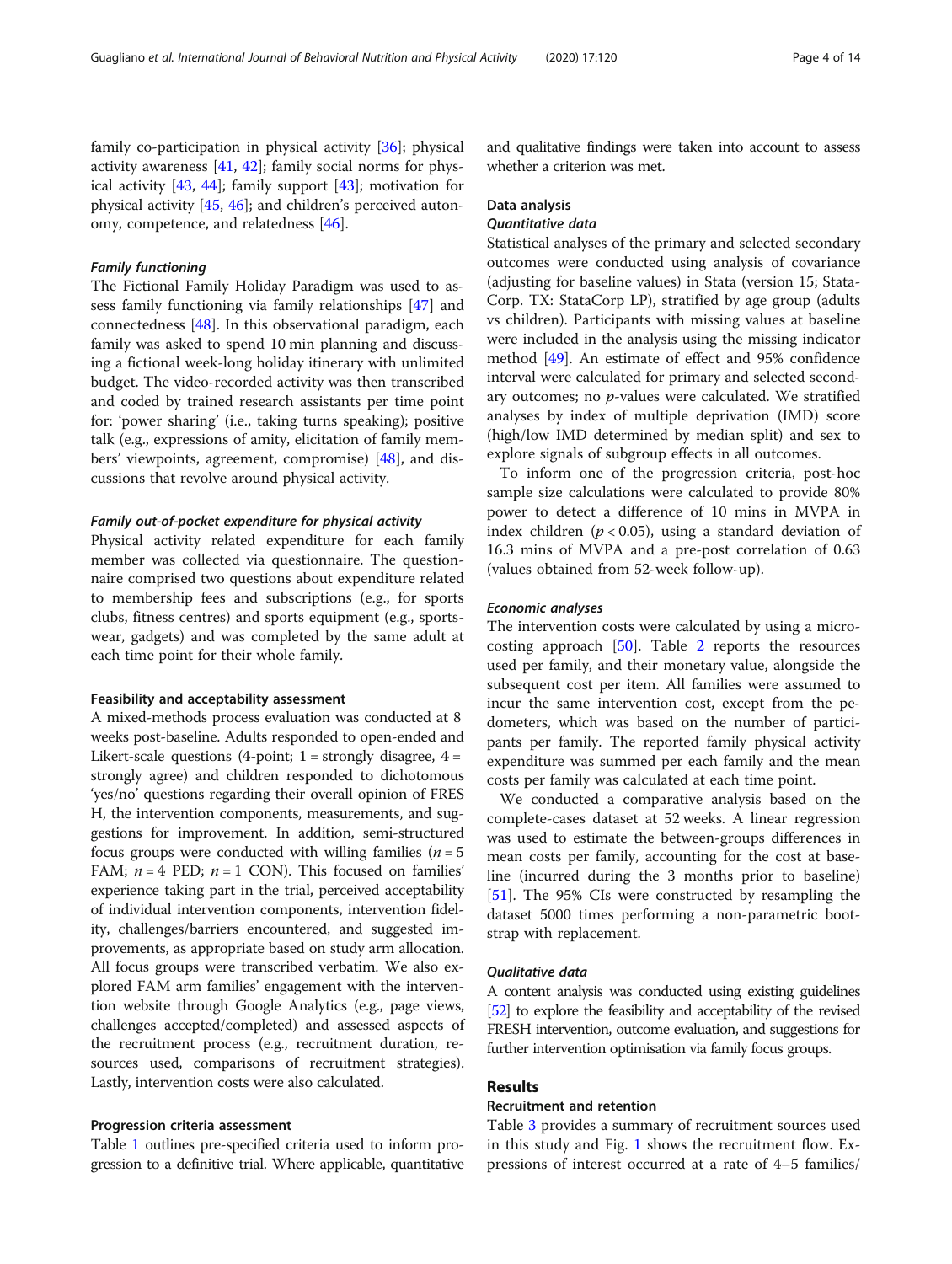<span id="page-4-0"></span>

| Table 1 Descriptions and assessments of pre-specified criteria used to inform progression to a definitive trial |  |  |  |  |  |  |  |  |  |  |  |  |
|-----------------------------------------------------------------------------------------------------------------|--|--|--|--|--|--|--|--|--|--|--|--|
|-----------------------------------------------------------------------------------------------------------------|--|--|--|--|--|--|--|--|--|--|--|--|

| <b>Description</b>                                                                                                                                                                         | Criterion<br>met? | Assessment                                                                                                                                                                                                                                                                                                                                                                                                                                                                                                                                                                                                                                                            |
|--------------------------------------------------------------------------------------------------------------------------------------------------------------------------------------------|-------------------|-----------------------------------------------------------------------------------------------------------------------------------------------------------------------------------------------------------------------------------------------------------------------------------------------------------------------------------------------------------------------------------------------------------------------------------------------------------------------------------------------------------------------------------------------------------------------------------------------------------------------------------------------------------------------|
| 1. > 75% of families upload steps at least 6 times in the first 3<br>months of pilot study.                                                                                                | Yes               | • 86% of families uploaded steps > 6 times in first 3 months<br>(mean $\pm$ SD = 11 $\pm$ 4 uploads).                                                                                                                                                                                                                                                                                                                                                                                                                                                                                                                                                                 |
| 2. Demonstrable feasibility of recruiting 20 families/month<br>(accounting for increased staffing in future definitive trial) and<br>retaining 75% of index children at 52-week follow up. | Partially         | • The average recruitment rate was approximately $\sim$ 7 $\pm$ 5 families/<br>month (range $= 2 - 15$ families/month).<br>• 88% of index children were retained at 52-week follow up.                                                                                                                                                                                                                                                                                                                                                                                                                                                                                |
| 3. Intervention optimisation feasible (identified adaptations are<br>practical, affordable, acceptable).                                                                                   | Yes               | • Focus groups revealed few suggested changes to the website;<br>however, some families indicated a preference for the intervention<br>to be delivered through a mobile phone app rather than a<br>website.<br>• Many families suggested receiving wrist-worn pedometers.                                                                                                                                                                                                                                                                                                                                                                                             |
| 4. Evidence to suggest an adequately powered trial would require<br>a feasible number of participants ( $N = 250$ is considered logistically<br>feasible and providing sufficient power).  | Yes               | • Post-hoc sample size calculations were performed and to provide<br>80% power to detect a difference of 10 mins in MVPA in index<br>children, 27 index children/family are needed, using a standard de-<br>viation of 16.3 mins of MVPA and a pre-post correlation of 0.63.<br>o With 3 arms: 27 index children $*$ 4 people/family $*$ 3 arms; $N = 81$<br>families ( $\sim$ 324 total participants)<br>o With 2 arms: 27 index children $*$ 4 people/family $*$ 2 arms; $N = 54$<br>families ( $\sim$ 216 total participants)<br>• Therefore, to conduct an adequately powered trial with a feasible<br>number of participants it will have to be a 2-armed study. |
| 5. Discontinuation of trial arm based on evidence of harm or<br>limited acceptability/feasibility.                                                                                         | Yes               | • There were no reports of harm, however, during the focus groups<br>some pedometer only-armed families unknowingly indicated that<br>they would have liked to receive several elements that were deliv-<br>ered to families in the family-arm (e.g., step challenges). This find-<br>ing provides some evidence to suggest the pedometer only-arm<br>could be discontinued in future.                                                                                                                                                                                                                                                                                |

week over the 24-week recruitment period. Approximately 77% of families expressing interest were eligible for participation and 48% of eligible families were enrolled, with an enrolment rate of  $\sim$  1–2 families/week.

Of the 41 families enrolled, 73% included all family members ( $n = 30$  families). The remaining families either only included index parent-child dyads  $(n = 4$  families) or the index parent, index child, and an additional parent and/or children ( $n = 7$  families); however, in all cases there were additional adults and/or children living with

the index child that chose not to participate in the study. We did not recruit any extended family members or any family members that lived outside the index child's main household. Consent was obtained for 149 participants, averaging  $\sim$  4 members/family (range = 2–6 family members) and included 39 mothers (95%), 31 fathers (76%), and 41 siblings (from 32 families with an eligible sibling, 78%). Eleven siblings were younger than index children  $\left($  < 7 years of age), 15 were in the same age category  $\left($ 7-11 years) and 15 were older (> 11 years). Table [4](#page-6-0)

|  | <b>Table 2</b> Intervention cost components and cost per item/family |  |
|--|----------------------------------------------------------------------|--|
|--|----------------------------------------------------------------------|--|

| Items                       | Resource use                      | Unit cost (£)   | Cost/item (£)  |
|-----------------------------|-----------------------------------|-----------------|----------------|
| Family arm                  |                                   |                 |                |
| Kick-off meeting            | $75$ min <sup>+</sup>             | 0.33            | 25             |
| Accompanying booklet        | 12 pages                          | 0.20            | 2.4            |
| Pedometers                  | 1 pedometer per study participant | 4.00            | 4              |
| Personalised messages       | 118 Minutes <sup>++</sup>         | 0.33            | 39.3           |
| Online and tangible rewards | 5 cards                           | 0.20            |                |
| <b>Total cost</b>           |                                   | $\qquad \qquad$ | 71.7           |
| Pedometer-only arm          |                                   |                 |                |
| Pedometers                  | 1 pedometer per study participant | 4.00            | $\overline{4}$ |
| Accompanying booklet        | 12 pages                          | 0.20            | 2.4            |
| <b>Total cost</b>           |                                   |                 | 6.4            |

Note. + Kick-off meeting duration: 60 min; travelling time:15 min. <sup>++</sup> The personalised messages were posted for 11 weeks, which required on average 10.72 min per week per family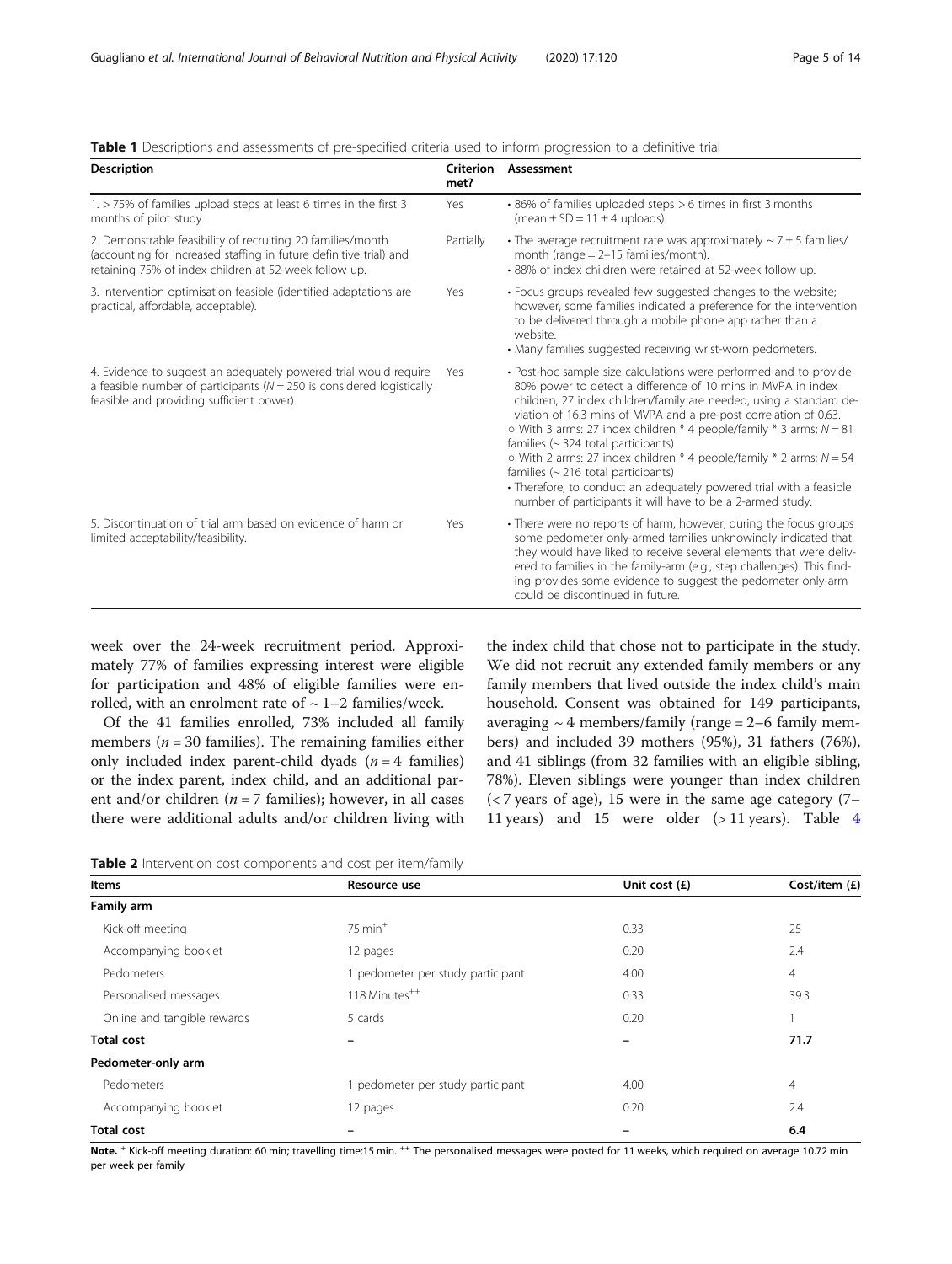| <b>Schools</b> | <b>Employers</b> | Community <sup>a</sup> | Traditional media <sup>b</sup> | Social media <sup>c</sup> | Referral | <b>Unknown</b> | Total          |
|----------------|------------------|------------------------|--------------------------------|---------------------------|----------|----------------|----------------|
| 87             | 102              | 56                     | N/A                            | 12                        | N/A      | N/A            | 257            |
| 16             | 10               |                        | N/A                            |                           | N/A      | N/A            | 38             |
| ~1641          | ~1.8761          | $\sim$ 1740            | ~2371                          | 24,333                    | N/A      | N/A            | $~\sim$ 38,846 |
| 42             |                  | 26                     | 22                             |                           | 4        | 6              | 112            |
| 41             | 9                | 22                     |                                |                           | 4        |                | 86             |
| 23             |                  | 4                      | 4                              | $\Omega$                  | 3        |                | 41             |
|                |                  |                        |                                |                           |          |                |                |

### <span id="page-5-0"></span>Table 3 Recruitment sources

Note. <sup>a</sup>Included settings such as: parkrun, community centres, swimming pools, Scouts/Cubs/Guides, shopping centres, local community events. <sup>b</sup>Included a story highlighting the study on a local television news program. <sup>c</sup>Included parent websites or groups on FaceBook and Twitter

describes the participant characteristics at baseline. Notably, children in the family arm were older compared to children in the other two arms (FAM:  $10.1 \pm 2.8$ y; PED:  $8.6 \pm 1.9$ y; CON  $8.9 \pm 2.7$ y) and there were fewer girls allocated to the pedometer arm (FAM: 50.0%; PED: 17.4%; CON 48.3). Approximately, 92% of adults reported being married or living as married, 94% of adults reported their ethnicity as white, and the mean  $\pm$  SD age that adults finished full-time education was  $20.5 \pm 3.5$  years.

At 8- and 52-weeks assessments, 98 and 88% of families were retained (family drop out:  $n = 2$  FAM; n = 2 PED;  $n =$ 1 CON), respectively. Participant loss to follow-up at 52 weeks included 9 adults ( $n = 4$  FAM;  $n = 3$  PED;  $n = 2$ CON) and 11 children ( $n = 4$  FAM;  $n = 3$  PED;  $n = 4$  CON).

## Intervention feasibility, acceptability, fidelity, and optimisation

Most children reported that they liked taking part in the study (> 90%) and thought it was fun (> 80%). Compared to the PED (45%) and CON (39%) arms, a higher percentage of children in the FAM (81%) arm reported doing more activities with their family at 8-week follow up. Table [5](#page-7-0)a shows adults' overall perceptions of FRESH. Scores were generally positive and favoured the FAM over the PED arm. In particular, adults agreed that FRES H encouraged their family do more physical activity and made their family more aware of the amount of physical activity they do. Focus group findings also related to family physical activity, physical activity awareness, and parental modelling, for example:

"It was really fun, it pushed us to get our steps in and do more activities and sports together, you know. I never really thought about how many steps or exercise I've done to be honest, so since these [step] counters, I just look and go '3,000 [steps] only? I have to do something'. So sometimes they [her 3 sons] come home and they see me… dancing, doing something, or skipping, they say, 'what are you doing, mum?' [laughs] and I say, 'I'm just putting effort in to get my steps' and then they join me, you know. It just made your more aware… I even

started walking for small shopping instead of driving just to get my steps up [*laughs*]... small things, you know, it just made you aware." (Mother of 3, FAM group).

Overall acceptability of the pedometers was fairly high for adults in both the FAM and PED arms (Table [5](#page-7-0)b). Families in both groups reported that it became habitual to wear the pedometers; one parent stated: "I think it's become quite habitual now, we pick them up first thing in the morning and take them off last thing at night and they [her children] were quite happy to do that, so that was good from a parent point of view." (Mother of 2, FAM group). A greater percentage of PED children selfreported that they liked wearing their pedometer compared to FAM children (86% vs. 62%). Also, compared to our previous feasibility study, families' preference to wear wrist-worn pedometers was emphasised more strongly during focus group discussions in this study.

Based on a 4-point Likert scale  $(1 =$  strongly disagree,  $4 =$ strongly), FAM adults found the kick-off meeting useful (mean  $\pm$  SD = 3.6  $\pm$  1.0) to help them get started, felt they had enough technical support if needed  $(3.9 \pm 0.6)$ , and found it feasible to schedule 'family time' but not consistently so (see Table [5c](#page-7-0)). Focus groups revealed that families were rarely using their action planners. One parent described: "we probably didn't fill that [action planner] in as much as we should've… we use that [action planner] more to actually record our steps." (Father of 2, FAM group).

The majority of FAM children found the website easy to use (93%), wanted to keep using it (81%), enjoyed being their family's team captain (70%), and did not find it too difficult to reach their step goals (65%). Overall, adults' mean scores were generally positive in relation to the intervention website (see Table [5d](#page-7-0)). In particular, adults strongly agreed that the website was easy to use and found various website elements to be useful (e.g., the step converter). Parents agreed that their child enjoyed receiving rewards and competence reinforcement after each challenge week (mean  $\pm$  SD = 3.5  $\pm$  1.2), based on a 4-point Likert scale  $(1 =$  strongly disagree,  $4 =$  strongly). When asked in focus groups about suggestions for improvement,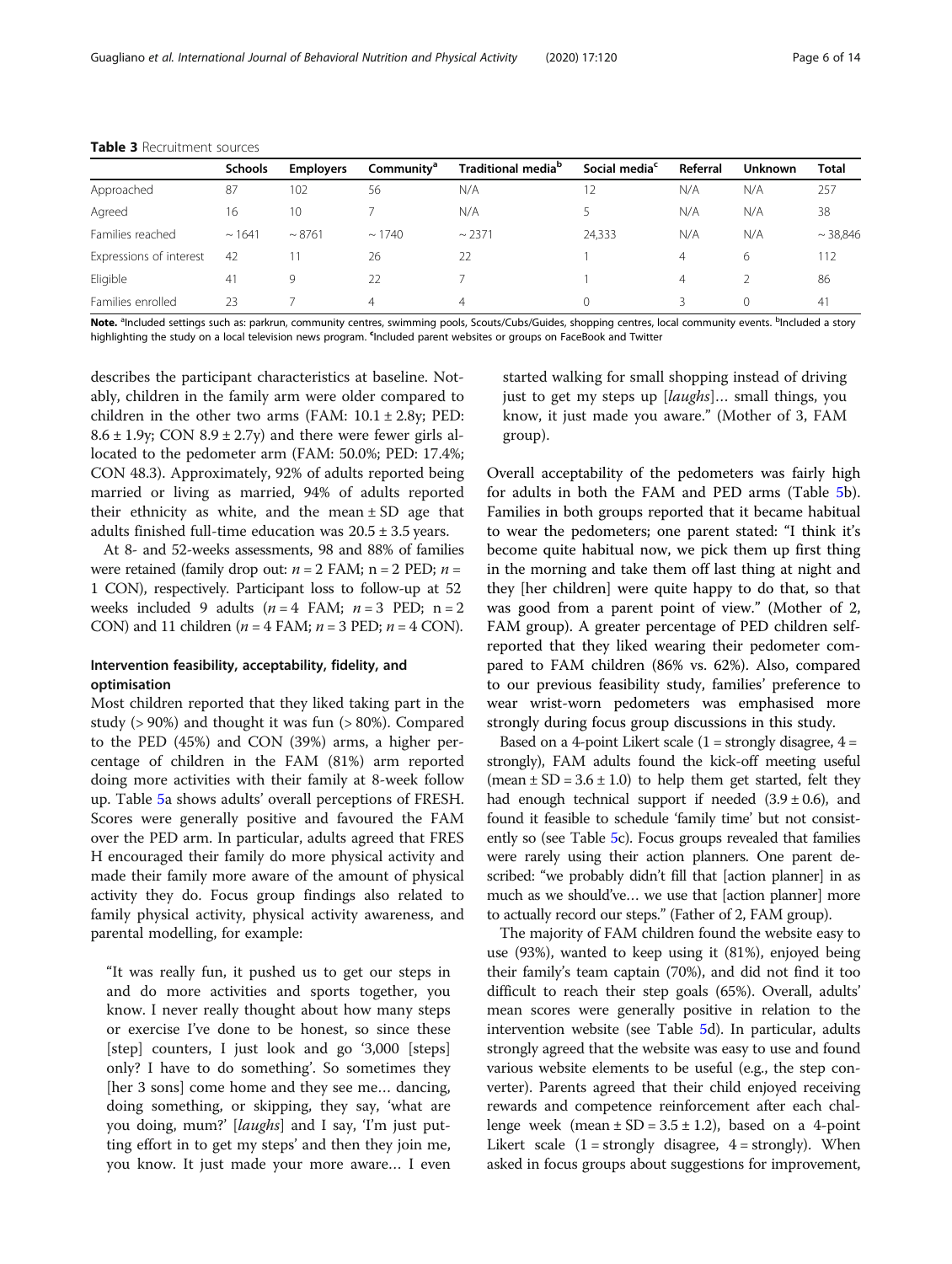PED families suggested elements that were delivered to the FAM group, for example:

"I think if you can walk so many steps and it gets you to a place, like a country or something like that.

So maybe there could be mini challenges like you walk to London or walk to Paris, you know, or something. Yeah, something like that would be probably quite good for you guys [referring to her children]. […] We haven't been around the world,



|                                                  | Overall              |                       | Family              |                        | Pedometer            |                       | Control             |                       |
|--------------------------------------------------|----------------------|-----------------------|---------------------|------------------------|----------------------|-----------------------|---------------------|-----------------------|
|                                                  | Adults $(n =$<br>67) | Children $(n=$<br>82) | Adults $(n=$<br>21) | Children $(n =$<br>30) | Adults $(n =$<br>24) | Children $(n=$<br>23) | Adults $(n=$<br>22) | Children $(n=$<br>29) |
| Sex (% female)                                   | 56.7                 | 40.2                  | 54.2                | 50.0                   | 50.3                 | 17.4                  | 57.1                | 48.3                  |
| Age, yr $(\pm$ SD)                               | $41.3 \pm 5.8$       | $9.3 \pm 2.6$         | $42.7 \pm 5.3$      | $10.1 \pm 2.8$         | $39.0 \pm 6.2$       | $8.6 \pm 1.9$         | 42.2                | $8.9 \pm 2.7$         |
| Height, cm $(\pm$ SD)                            | $171.8 \pm 9.1$      | $136.3 \pm 15.6$      | $172.4 \pm 8.8$     | $140.4 \pm 14.8$       | $172.8 \pm 9.6$      | $135.1 \pm 11.7$      | $170.0 \pm 9.0$     | $132.9 \pm 18.4$      |
| Weight, kg $(\pm$ SD)                            | $78.1 \pm 14.2$      | $32.5 \pm 9.6$        | $81.3 \pm 13.8$     | $35.2 + 9.1$           | $76.5 + 13.0$        | $31.4 + 7.8$          | $76.3 \pm 15.7$     | $30.7 + 10.9$         |
| Body mass index, kgm <sup>-2</sup><br>$(\pm$ SD) | $26.5 \pm 4.6$       | $17.1 \pm 2.4$        | $27.5 \pm 5.0$      | $17.6 + 2.4$           | $25.6 \pm 3.4$       | $16.9 \pm 2.3$        | $26.3 \pm 5.3$      | $16.8 \pm 2.5$        |
| Body mass index Z-score<br>$(\pm$ SD)            | N/A                  | $0.1 \pm 1.1$         | N/A                 | $0.2 \pm 1.1$          | N/A                  | $0.3 \pm 1.1$         | N/A                 | $0.0 \pm 1.1$         |
| Waist circumference, cm<br>$(\pm$ SD)            | $89.1 \pm 12.2$      | $61.0 \pm 8.0$        | $93.4 \pm 12.0$     | $62.4 \pm 9.1$         | $86.6 + 12.5$        | $62.0 \pm 5.8$        | $86.9 \pm 11.3$     | $59.0 \pm 8.2$        |

<span id="page-6-0"></span>

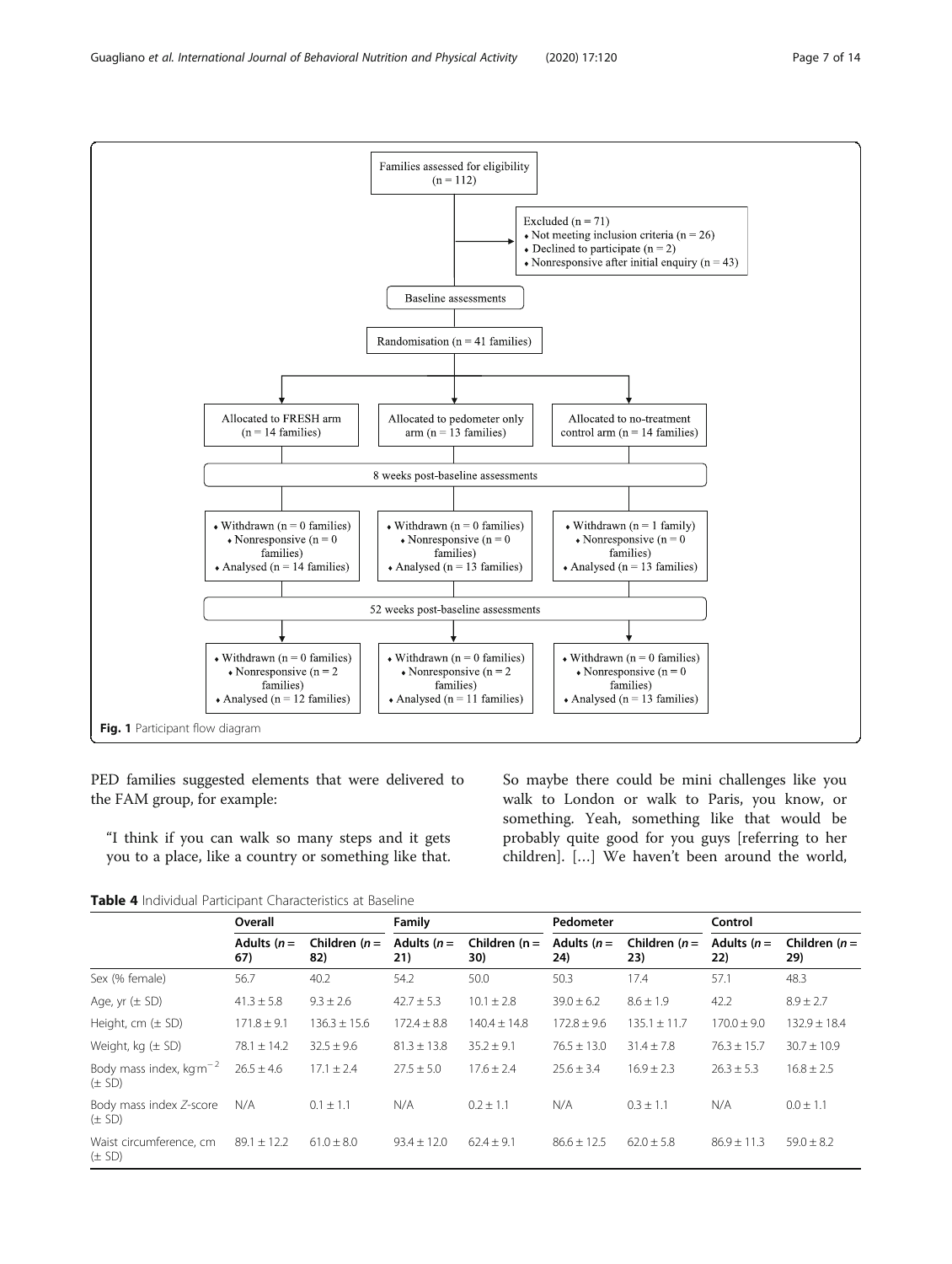<span id="page-7-0"></span>Table 5 Summary Process Evaluation Findings for Adult Participants Assessing the Acceptability of the Families Reporting Every Step to Health (FRESH) intervention

|                                                                                                                             | Family arm $(n = 25$<br>adults) | Pedometer-only arm $(n = 21)$<br>adults) |
|-----------------------------------------------------------------------------------------------------------------------------|---------------------------------|------------------------------------------|
| a) The FRESH study                                                                                                          |                                 |                                          |
| was fun for my family and I.                                                                                                | $3.2 \pm 0.7$                   | $3.1 \pm 0.5$                            |
| encouraged my family and I to do more physical activity.                                                                    | $3.2 \pm 0.7$                   | $2.7 \pm 0.8$                            |
| has led my family and I to do more physical activity than we did before FRESH.                                              | $3.0 \pm 0.8$                   | $2.4 \pm 0.8$                            |
| has led my family and I to do more activities (other than physical activity) together<br>than we did before FRESH.          | $2.6 \pm 0.8$                   | $2.2 \pm 0.5$                            |
| has made my family and I more aware of the amount of physical activity we do.                                               | $3.6 \pm 0.6$                   | $3.2 \pm 0.7$                            |
| is something my family and I would like to continue to be part of.                                                          | $3.3 \pm 0.9$                   | $3.2 \pm 0.6$                            |
| b) Regarding the step counter we gave out to log your steps, to what extent do<br>you agree or disagree with the following: |                                 |                                          |
| I didn't mind wearing it.                                                                                                   | $3.4 \pm 1.0$                   | $3.1 \pm 1.1$                            |
| My child/children didn't mind wearing it.                                                                                   | $3.2 \pm 1.0$                   | $3.2 \pm 0.9$                            |
| It was easy to use.                                                                                                         | $3.1 \pm 0.9$                   | $3.6 \pm 0.5$                            |
| I thought it was reasonably reliable at counting steps.                                                                     | $2.8 \pm 1.0$                   | $3.0 \pm 0.6$                            |
| I used the memory feature to go back and look at the number steps my family<br>and/or I took.                               | $3.0 \pm 1.1$                   | $2.0 \pm 1.1$                            |
| c) Regarding 'family time', to what extent do you agree or disagree with the following:                                     |                                 |                                          |
| It was easy to schedule 'family time'.                                                                                      | $3.0 \pm 1.0$                   | N/A                                      |
| My family consistently scheduled 'family time'.                                                                             | $2.4 \pm 1.0$                   | N/A                                      |
| My child reminded us about 'family time'.                                                                                   | $3.0 \pm 0.9$                   | N/A                                      |
| My child led/initiated 'family time'.                                                                                       | $3.1 \pm 0.8$                   | N/A                                      |
| d) Regarding the FRESH website, to what extent do you agree or disagree with the following:                                 |                                 |                                          |
| It was easy to use.                                                                                                         | $3.8 \pm 0.7$                   | N/A                                      |
| I enjoyed using it.                                                                                                         | $3.4 \pm 0.8$                   | N/A                                      |
| My child/children enjoyed using it.                                                                                         | $3.4 \pm 0.8$                   | N/A                                      |
| I thought the website was appealing.                                                                                        | $3.5 \pm 0.7$                   | N/A                                      |
| I liked that there were varying degrees of difficulty with the challenges.                                                  | $3.5 \pm 0.8$                   | N/A                                      |
| I enjoyed the information about the cities.                                                                                 | $3.5 \pm 0.8$                   | N/A                                      |
| My child/children enjoyed the information about the cities.                                                                 | $3.4 \pm 0.8$                   | N/A                                      |
| The step converter was useful (e.g., converting swimming to steps).                                                         | $3.6 \pm 0.8$                   | N/A                                      |
| The resources page was useful.                                                                                              | $3.5 \pm 1.0$                   | N/A                                      |
| I enjoyed the recipes.                                                                                                      | $3.6 \pm 1.4$                   | N/A                                      |
| My child/children enjoyed the recipes.                                                                                      | $3.6 \pm 1.4$                   | N/A                                      |
| Logging our steps was easy.                                                                                                 | $3.5 \pm 0.9$                   | N/A                                      |

Note. Participants responded on a 4-point Likert scale for each question (1 = strongly disagree; 4 = strongly agree)

but we'd like to go around the world. […] I think that's something you can add to this [study]. (Mother of 2, PED group).

Google Analytics data indicated that 59 users accessed the website  $($  - 4 users/family) with a median (interquartile range) of 2 (1–5) sessions/user, viewing about 5 (2– 11) pages/session, for about 7 (3–12) minutes/session. The most common behaviour flow was to log on, access the challenge page (to select a new challenge) and then access the steps page (to add steps to complete their challenge). Families selected an average of 11 challenges and completed 9 of those.

## Findings related to feasibility and acceptability of the outcome evaluation

Data collection took an average of  $119.5 \pm 26.4$  min/family at baseline and  $95.0 \pm 16.7$  and  $82.3 \pm 35.8$  min/family at 8- and 52-week follow up, respectively. Overall, adults disagreed that there were too many measures (mean  $\pm$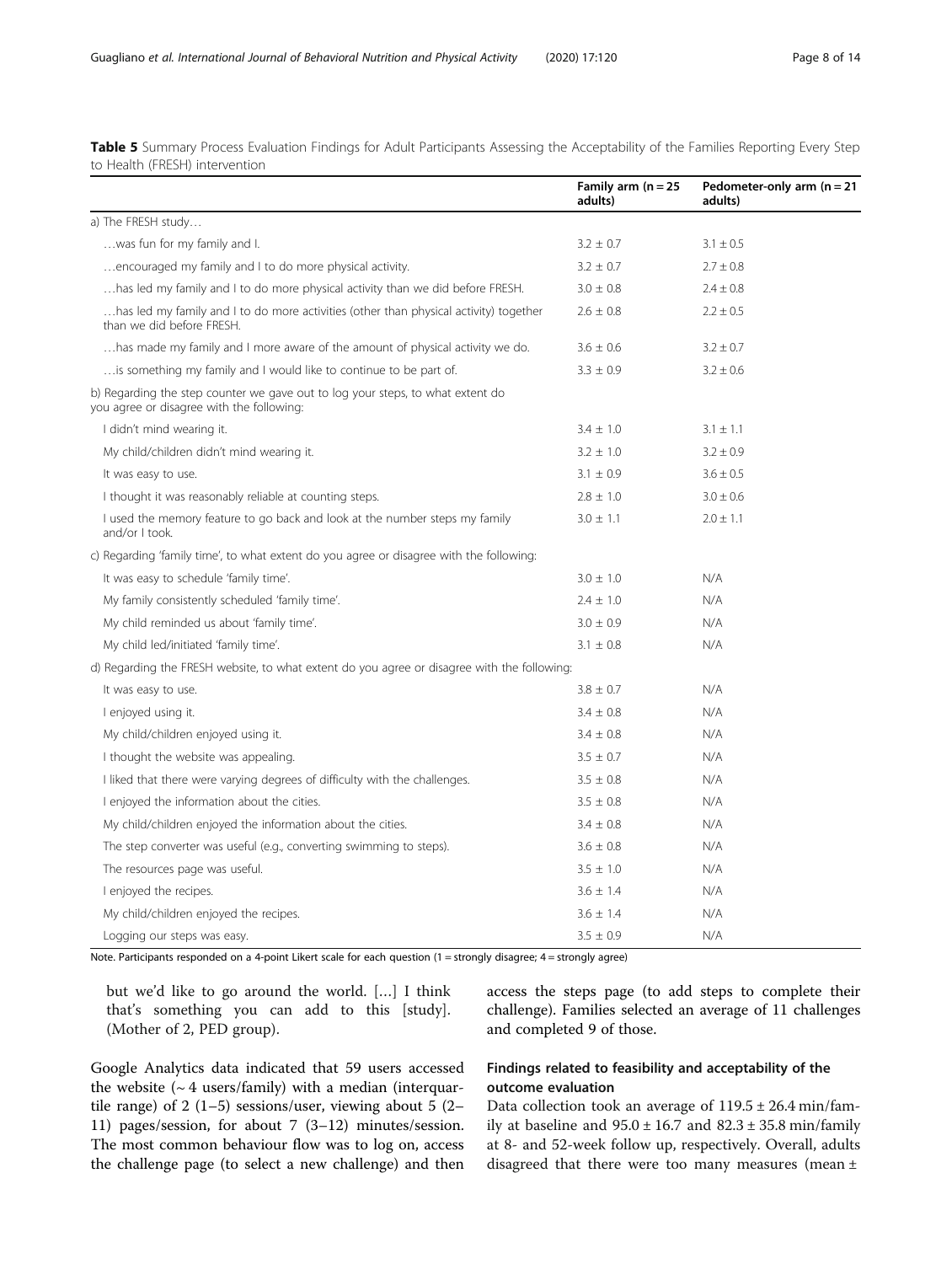$SD = 1.5 \pm 0.7$  and that data collection took too long (mean  $\pm$  SD = 1.7  $\pm$  0.8), based on a 4-point Likert scale (1 = strongly disagree,  $4 =$  strongly). Focus group families highlighted the convenience of home-based data collection and, in some cases, it was essential for their participation. One parent indicated: "…it was a lot more convenient you coming to us and you guys being quite flexible in offering us multiple dates and times you could come… if you hadn't come to us, we probably wouldn't have participated." (Father of 1, FAM group). Also, > 80% children reported that they 'liked' the measurement sessions. At each time point, > 90% of eligible adults and children completed all measures, except for the submaximal step test (86%) and the video-recorded activity assessing family functioning (89%).

Valid accelerometer wear was 835.6 ± 76.5 and 734.9.4 ± 62.7 min for adults and children across time points, respectively. Valid accelerometer data on ≥3 days (including 1 weekend day) was available for 82% of adults and 77% of children over the 3 measurement time points. On average across time points, the GPS provided a location for  $757.0 \pm 126.3$  and  $541.6 \pm 200.3$  min for adults and children across time points, respectively.

## Preliminary effectiveness

Levels of MVPA and sedentary behaviour for children and adults are presented in Table [6](#page-9-0), subgroup analyses are in Supplementary Tables [1](#page-11-0) and [2](#page-11-0) and family co-participation in physical activity is available in Supplementary Table [3](#page-11-0). Children and adults were either meeting or close to meeting recommended levels of MVPA at baseline, with the exception of FAM children who accumulated notably less MVPA compared to PED and CON children.

In children, there were no notable between-group differences found for minutes in MVPA, time spent sedentary, or co-participation in physical activity with family members. However, a sizeable change of 9.4 (95% CI: 0.4, 18.4) and 15.3 (95% CI: 6.0, 24.5) minutes in MVPA was found for adults in the FAM group compared to those in the PED or CON groups, respectively. Adults in the FAM group also did more activity together compared to the CON and PED groups where there was a change of 11.2 (95% CI: − 2.9, 25.4) and 15.8 (95% CI: 0.5, 31.0) mins, respectively, although in both cases, adult activity was not maintained at 52-weeks. No between-group group differences were found for time spent sedentary in adults.

Exploratory subgroup analyses showed a greater decline in MVPA for FAM girls and FAM children from less deprived areas compared to their counterparts. The latter group also showed a greater increase in sedentary behaviour. In contrast, FAM adults, in particular men, showed a greater increase in MVPA at 8-weeks.

Supplementary Tables [4](#page-11-0), [5](#page-11-0), [6](#page-11-0) display the findings for children and adults for all other outcomes. There were no other notable between-group or subgroup differences found for any other outcome measured at 8- or 52 weeks for children and adults.

## Evaluation of costs

The proportion of families who bought any sports items was materially unaltered throughout the study. Table [7](#page-10-0) reports the costs incurred by the family and the intervention cost. The summation of the costs from randomisation to 52-week follow up showed that FAM arm expenditure was on average £157.92 (95% CI: -154.76, 484.79) more than CON. The majority of this cost difference is accounted for by the cost of the intervention, which is covered by the local authorities. Conversely, CON family expenditure tended to be greater than PED family where an average of £90.50 (95% CI: -£301.30, 104.45) was spent.

## Progression criteria findings

Table [1](#page-4-0) shows the findings for each progression criterion, where each was at least partially met.

## **Discussion**

Our findings showed that it was feasible to deliver and evaluate a family-targeted physical activity promotion intervention with generally high acceptability from participating families. In addition, each of the pre-specified progression criteria were at least partially met (Table [1](#page-4-0)). However, we only found a favourable indication of effectiveness for adults and not children, that is, a sizeable positive change in MVPA for adults in the FAM group compared to the other groups. The between-group difference found for adults' minutes in MVPA was not maintained at 52-weeks follow-up and we also found no notable between-group differences for any other outcome measured at either time point.

Family recruitment posed a substantial challenge, and this progression criterion was not met (i.e., recruiting 20 families/month). Our average recruitment rate was  $\sim$  7 families/month (range = 2–15 families/month) despite using a multi-faceted recruitment strategy that targeted adults and children, included a wide range of settings, and direct and indirect recruitment strategies. The recruitment of participants into intervention research has been notoriously difficult [\[53,](#page-13-0) [54](#page-13-0)]. A review of 73 publicly funded trials in the UK (through the National Institute for Health Research) found that only 55% recruited 100% of their target sample size within their pre-agreed timescale and nearly 45% received an extension of some kind [[55](#page-13-0)]. Several studies have reported that the recruitment of families is particularly challenging [\[13,](#page-12-0) [56\]](#page-13-0) and we have described specific recruitment challenges we have encountered previously [\[19](#page-12-0)]. However, the extent to which under-recruitment occurs in family-based research in unclear. A recent systematic review and Delphi survey investigating effective and resource efficient strategies for recruiting families in physical activity,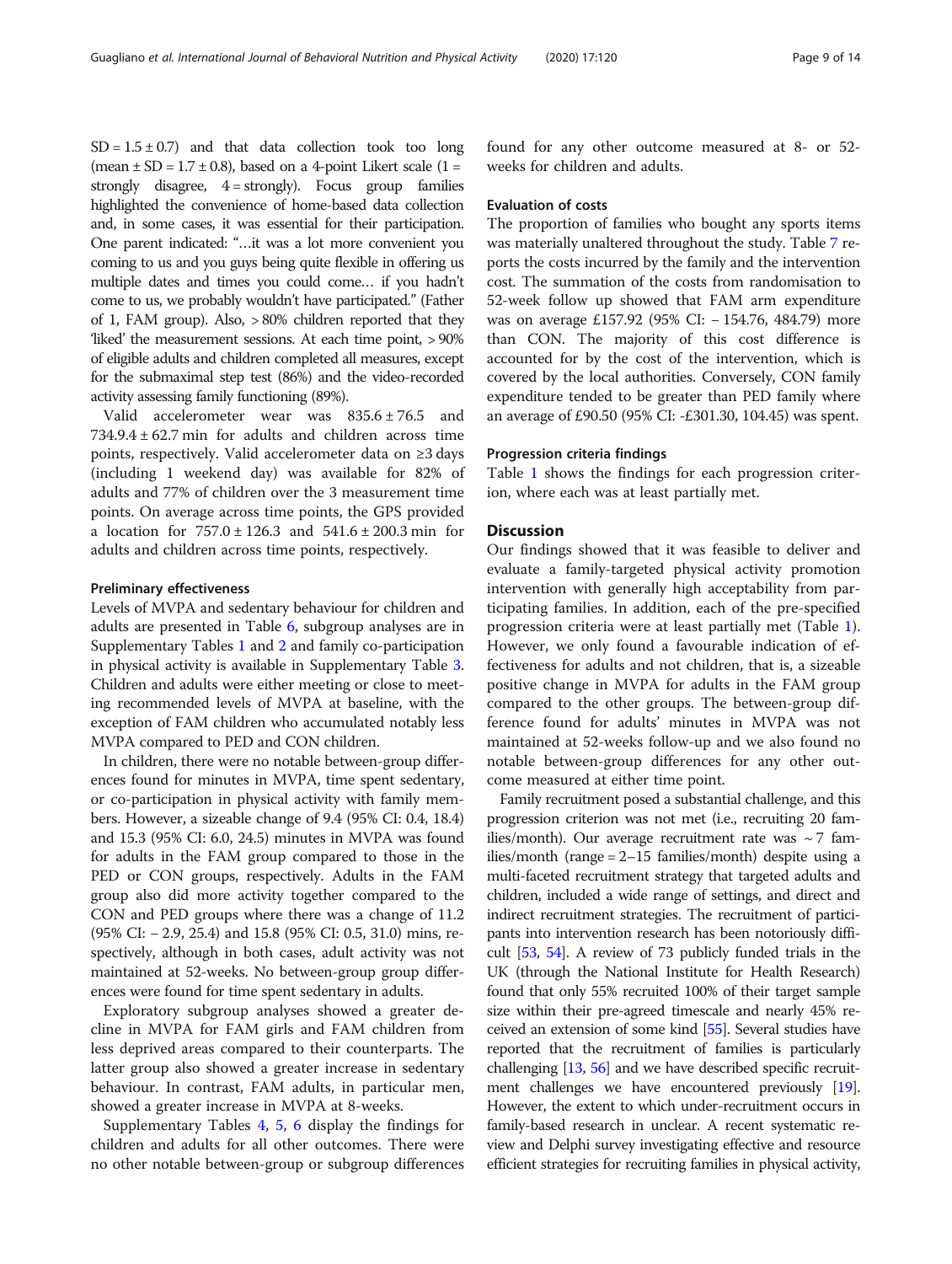<span id="page-9-0"></span>

|           | Family                     |                                                |                                                                                                                                                                                                                                                                                               | Pedometer       |                                                        |                                       | Control             |                                       |                                       |                                     |                                     | Adjusted difference between groups  |                                     |                                       |                                     |
|-----------|----------------------------|------------------------------------------------|-----------------------------------------------------------------------------------------------------------------------------------------------------------------------------------------------------------------------------------------------------------------------------------------------|-----------------|--------------------------------------------------------|---------------------------------------|---------------------|---------------------------------------|---------------------------------------|-------------------------------------|-------------------------------------|-------------------------------------|-------------------------------------|---------------------------------------|-------------------------------------|
|           |                            |                                                |                                                                                                                                                                                                                                                                                               |                 |                                                        |                                       |                     |                                       |                                       | Family vs control                   |                                     | Family vs Pedometer                 |                                     | Pedometer vs Control                  |                                     |
|           | Ê                          | baseline<br>(T2-T1)<br>Baseline Change<br>from | baseline<br>(T3-T1)<br>Change<br>from                                                                                                                                                                                                                                                         | Baseline<br>E)  | from<br>baseline<br>(T2-T1)<br>Change                  | baseline<br>(T3-T1)<br>Change<br>from | Baseline<br>Ê       | Change<br>from<br>baseline<br>(T2-T1) | from<br>baseline<br>(T3-T1)<br>Change | change<br>(95% Cl)<br>T2-T1<br>Mean | change<br>(95% Cl)<br>T3-T1<br>Mean | change<br>(95% Cl)<br>T2-T1<br>Mean | change<br>(95% Cl)<br>T3-T1<br>Mean | change<br>(95% Cl)<br>T2-T1)<br>Mean  | change<br>(95% Cl)<br>T3-T1<br>Mean |
| Children  |                            |                                                |                                                                                                                                                                                                                                                                                               |                 |                                                        |                                       |                     |                                       |                                       |                                     |                                     |                                     |                                     |                                       |                                     |
|           | 24                         |                                                |                                                                                                                                                                                                                                                                                               | 24              | ≌                                                      | 5                                     | 25                  | $\tilde{C}$                           | 22                                    |                                     |                                     |                                     |                                     |                                       |                                     |
|           | 48.4 ±<br><b>MVPA</b> 15.8 | $-8.0 \pm 13.1$                                | $-14.8 \pm$<br>$\overline{174}$                                                                                                                                                                                                                                                               | 60.5 ±<br>22.5  | $7.3 \pm 14.2$<br>7                                    | $-6.4 \pm 16.4$                       | 54.2 ±<br>20.4      | $-4.7 \pm 10.3$                       | $-8.4 \pm 14.6$ -3.1 (-9.9,<br>3.8)   |                                     | $-3.9(-$<br>13.7, 5.9)              | $0.0 (-8.2, 8.1)$                   | $-3.1 (-9.2, 15.4)$                 | $-3.0(-$<br>10.1, 4.1)                | $-0.8$ (-<br>10.8, 9.3)             |
| SED       | $552.3 \pm$<br>59.1        | $-2.6 \pm 62.9$                                | $-28.6 \pm$<br>59.2                                                                                                                                                                                                                                                                           | 469.1 ±<br>565  | $.6 + 78.1$<br>ī                                       | $46.5 \pm 52.5$                       | $524.6 \pm$<br>70.1 | $-4.2 \pm 56.1$                       | $2.4 \pm 62.3$                        | $7.1$ (-18.0,<br>32.2)              | (2.3, 36.8)<br>$12.3(-$             | $8.5$ (- 21.2,<br>38.3)             | $10.1 (-21.0, 41.2)$                | $-1.5 (-24.5)$                        | $2.2 (-23.3, 27.6)$                 |
| Adults    |                            |                                                |                                                                                                                                                                                                                                                                                               |                 |                                                        |                                       |                     |                                       |                                       |                                     |                                     |                                     |                                     |                                       |                                     |
|           |                            | $\frac{6}{1}$                                  |                                                                                                                                                                                                                                                                                               |                 |                                                        |                                       |                     |                                       | $\frac{8}{10}$                        |                                     |                                     |                                     |                                     |                                       |                                     |
| MVPA 17.7 | $52.0 \pm$                 | $2.1 \pm 14.8$                                 | $-4.6 \pm 16.3$ 52.0 ±                                                                                                                                                                                                                                                                        | 192             | $12.9 +$<br>$\overline{\phantom{a}}$<br>$\overline{1}$ | $-0.9 \pm 10.5$                       | $47.8 \pm$<br>16.3  | $-7.1 \pm 11.3$                       | $0.7 \pm 17.6$                        | 9.4 (0.4,<br>18.4                   | $-5.7$<br>$(-16.7, 5.3)$            | 15.3(6.0, 24.5)                     | $1.2$ (-11.7, 14.2)                 | $-5.8$ (-15.1, $-6.9$<br>3.3) (-15.1) | $(-19.3, 5.5)$                      |
| SED       | 647.3 ±<br>92.6            | $-17.3 \pm$<br>86.5                            | $-49.2 +$<br>45.9                                                                                                                                                                                                                                                                             | 604.3 ±<br>70.9 | $3 \pm 65.7$<br>68                                     | $19.9 \pm 55.1$                       | 648.1 ±<br>55.4     | $18.4 \pm 50.1$                       | $-39.5 \pm$<br>68.4                   | $-17.2 (-$<br>41.3, 7.0)            | $7.5 (-17.2, 32.3)$                 | $-8.6(-$<br>33.9, 16.7)             | 23.2, 35.8)<br>$-6.3(-)$            | $-8.6(-$<br>33.0, 15.9)               | 14.1, 41.7)<br>$13.8(-$             |
|           |                            |                                                | Note. Adjusted for baseline moderate-to-vigorous physical activity or sedentary time, wear time, sex, age. Abbreviations: MVPA = moderate-to-vigorous physical activity; SED = sedentary time; T2 = Time<br>assessments 8-weeks post-baseline; T3 = Time 3 assessments 52-weeks post-baseline |                 |                                                        |                                       |                     |                                       |                                       |                                     |                                     |                                     |                                     |                                       | $\sim$                              |

Table 6 Childrens' and adults' mean ± standard deviation daily minutes in moderate-to-vigorous physical activity and sedentary time Table 6 Childrens' and adults' mean ± standard deviation daily minutes in moderate-to-vigorous physical activity and sedentary time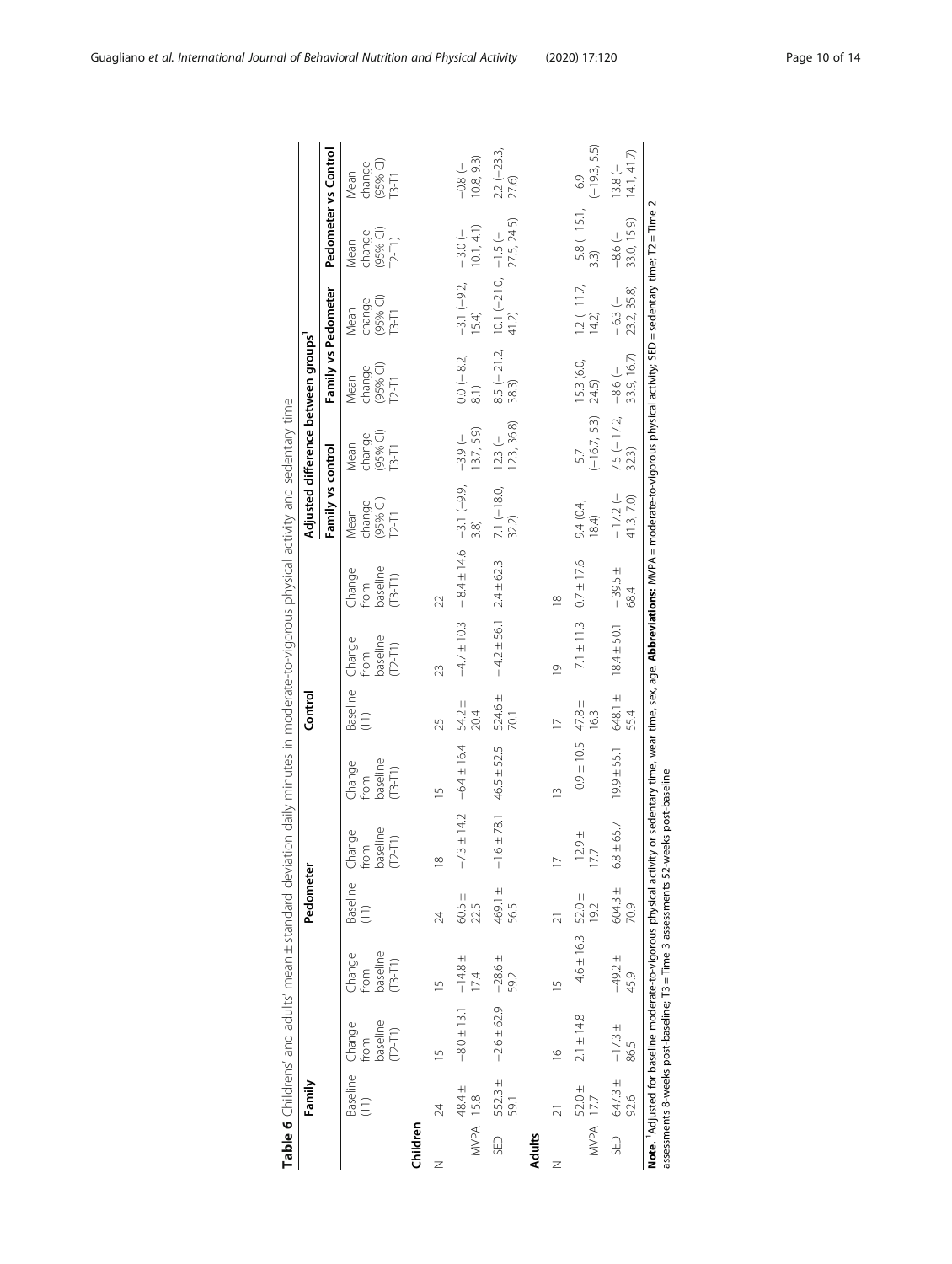|                                      | Control $(n = 14)$   | Family $(n = 14)$      | Pedometer ( $n = 13$ )      |
|--------------------------------------|----------------------|------------------------|-----------------------------|
| T1                                   | 200.9 (131.0, 270.8) | 195.1 (110.2, 279.9)   | 183.1 (118.1, 248.1)        |
| Intervention <sup>+</sup>            | N/A                  | 90.0 (84.5, 95.4)      | 24.6 (19.0, 30.1)           |
| Pedometers                           | N/A                  | 22.3 (16.9, 27.7)      | 22.2 (16.6, 27.7)           |
| Other components                     | N/A                  | $67.7(-)$              | $2.4(-)$                    |
| T <sub>2</sub>                       | 115.6 (65.3, 165.9)  | 89.8 (33.9, 145.7)     | 104.9 (39.9, 169.9)         |
| T <sub>3</sub>                       | 322.2 (171.4, 473.0) | 409.8 (137.6, 681.9)   | 239.5 (112.0, 367.0)        |
| Total cost                           | 437.8 (275.9, 599.7) | 595.7 (307.5, 883.9)   | 347.3 (216.3, 478.3)        |
| Unadjusted differences <sup>++</sup> | Reference            | 157.9 (-154.76, 484.8) | $-90.5$ ( $-301.3$ , 104.5) |
| Adjusted differences <sup>+++</sup>  | Reference            | $191.5$ (-62.5, 506.3) | $-55.7$ ( $-250.0$ , 143.6) |

<span id="page-10-0"></span>

| Table 7 Average costs (95% CI) in pound sterling aggregated at family-level |  |  |
|-----------------------------------------------------------------------------|--|--|
|                                                                             |  |  |

Note. <sup>+</sup>Intervention costs incurred by local authorities; <sup>++</sup> confidence intervals were calculated using 5000 non-parametric bootstrap replicates; <sup>+++</sup> The differences were adjusted for cost at baseline. Abbreviations. T1 Baseline, T2 Time 2 assessments 8-weeks post-baseline, T3 Time 3 assessments 52-weeks post-baseline

diet, and obesity prevention research identified 48 eligible studies of which only 31% of studies reported a target sample size [Guagliano JM, Morton KL, Hughes C, van Sluijs EMF, unpublished data]. A subsequent survey showed that only 38% recruited their target sample size over a median (interquartile range) of 12 (7.5–52) weeks. Recruitment periods were extended in 33% studies with a median extension of 20 (8–37.5) weeks [Guagliano JM, Morton KL, Hughes C, van Sluijs EMF, unpublished data]. In terms of recruitment, 94% of adults reported their ethnicity as white. While this figure is reflective of the population of the counties where recruitment occurred [\[57\]](#page-13-0), the potential effectiveness of this intervention on minority families is unclear. Several studies have acknowledged the underrepresentation of minority groups in trials [[58](#page-13-0), [59](#page-13-0)]. Therefore, further research is needed to better establish regarding how to recruit families in family-based research is needed, and in particular, greater consideration should be given to recruiting families of ethnic minority groups. Targeting specific recruitment settings or tailored messaging on recruitment materials are strategies that could be used [[59](#page-13-0), [60](#page-13-0)].

An extensive measurement protocol was applied in both the FRESH feasibility [[19\]](#page-12-0) and the current study, and it is not possible to disentangle whether the challenges of recruiting families were due to families having a lack of interest in increasing their physical activity, a lack of interest in FRESH in particular, or that the commitment to three rounds of home-based assessment of all family members was a barrier. Families in both the FRESH feasibility [[19\]](#page-12-0) and pilot studies indicated that the level of measurement was acceptable to them, but this is likely to be a biased perception of a group of families that has made the commitment to take part in the FRESH study. Further research is needed to identify whether families may not be interested in physical activity promotion per se, or whether the research commitment required poses a barrier. With this in mind, researchers and funders should carefully balance the scientific need for detailed data collection (driven for example by questions around how interventions work, and impacts on important

physical health outcomes beyond the target behaviour) with the burden on participants and its impact on recruitment of a representative sample of participants.

Encouragingly, we found evidence of preliminary short-term effectiveness for adults and, in particular, for fathers in the FAM group. Similar interventions with mothers have resulted in positive physical activity pro-motion [\[61](#page-13-0)]. However, the effect on fathers may be noteworthy as evidence indicates that fathers have an independent influence on their children's health and development [[62\]](#page-13-0) and an important influence on children's physical activity [[63](#page-13-0)–[65](#page-13-0)].

Similar to other family-based physical activity interventions [[13,](#page-12-0) [16,](#page-12-0) [61](#page-13-0)], we did not find evidence of preliminary effectiveness for children or for co-participation in physical activity between parents and their children in this study. This may be due to a number of reasons. First, our process evaluation and focus groups revealed that family planning time was not being implemented as intended. In a family-based physical activity intervention that included a similar planning component, the authors found that children's MVPA significantly increased in the short-term compared to a condition that received education only [\[66\]](#page-13-0). Therefore, without implementing the planning component in our study, the step challenges alone may have not been enough to change children's MVPA. There were also group differences in children's sex and age, with fewer girls in the PED group and more older children in the FAM group. Observational data reveal that children's physical activity declines with age  $[8-10]$  $[8-10]$  $[8-10]$  $[8-10]$  $[8-10]$  and girls accumulate less physical activity than boys throughout childhood [[28,](#page-12-0) [67](#page-13-0)], and girls' physical activity declines more precipitously than boys with age [\[68](#page-13-0)–[70](#page-13-0)]. These differences may have affected preliminary intervention effectiveness on MVPA, but this issue would likely be resolved through randomisation in an adequately powered trial. Lastly, there may have a been a healthy volunteer bias as participants across groups were generally already meeting physical activity recommendations at baseline. In future, excluding families that are sufficiently active could be considered.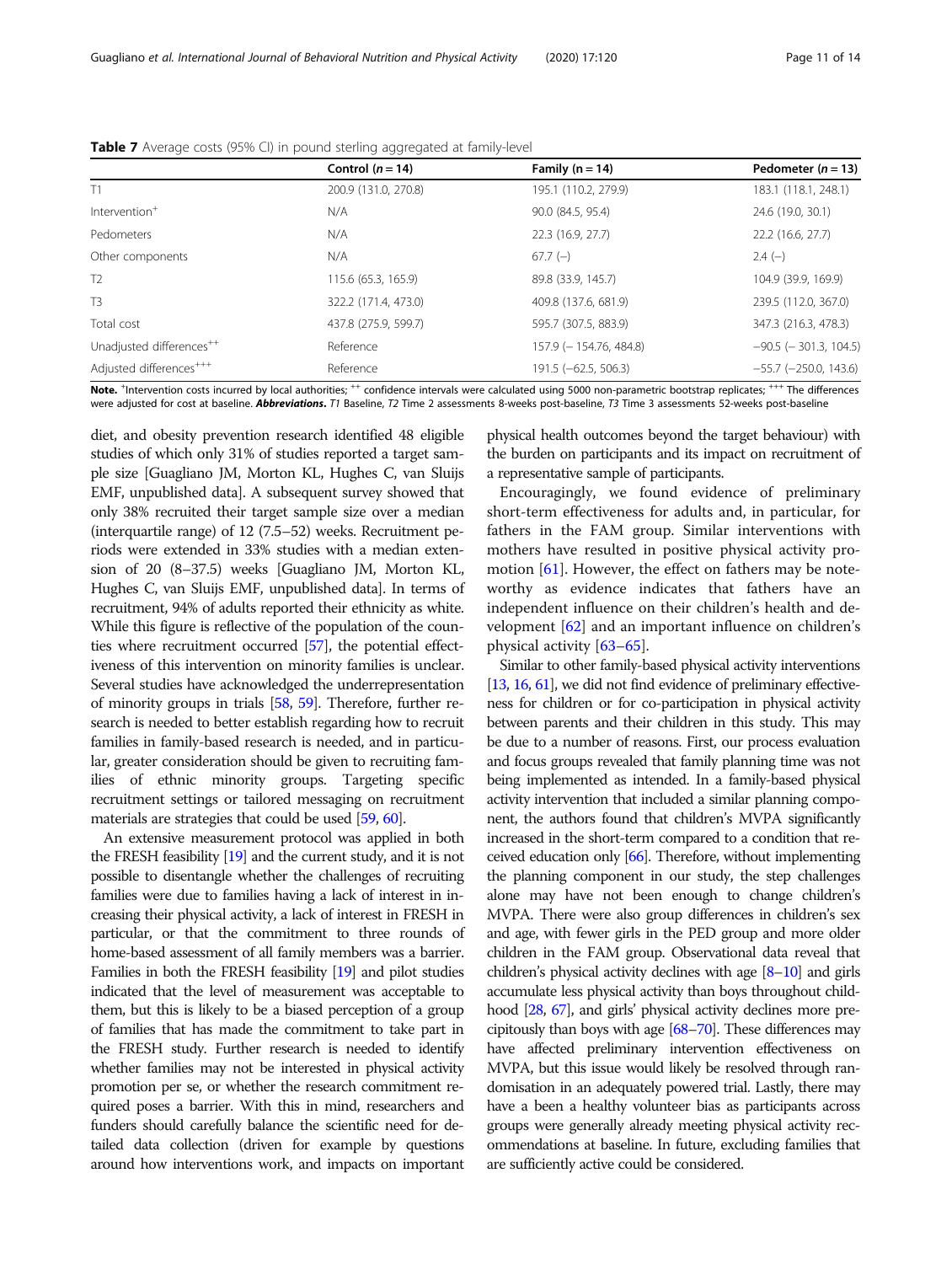<span id="page-11-0"></span>Delivery of the FRESH intervention was estimated to cost £90 per family ( $\sim$ £15 per participant), including pedometers for all family members, face-to-face kick-off meeting and personalised follow-up support. The latter accounted for  $\sim$  55% of the costs. These costs could be reduced in future as this part of the intervention delivery had not been automated, but was processed manually by research staff. Further automation of these processes will help reduce delivery costs, and make it more attractive to funding agencies to consider delivering FRESH as part of their portfolio of physical activity interventions, if proven effective. Previous work has estimated the cost of delivering a multi-component school-based physical activity intervention at  $\sim$ £190/participant [\[71](#page-13-0)], and an after-school intervention at £51/participant [\[72\]](#page-13-0), suggesting that cost of delivering the FRESH intervention is low in comparison. However, little is known about how much local authorities or other delivery agents are willing to pay, and future research should explore this.

## Strengths and limitations

There are several noteworthy strengths of this study which include high retention rates, device-measured physical activity, a measure of family functioning, and a long-term follow-up assessment (i.e., 52-weeks postbaseline). There were also some limitations.

Despite bolstering our recruitment strategy after our feasibility study, we were still unable to recruit the desired number of families into this study; so further optimisation regarding recruitment in family-based research appears prudent. Also, the children and adults that participated in this pilot study were generally sufficiently physically active at baseline, which may have affected the potential of the intervention. Lastly, randomisation did not lead to balanced groups as there were large differences in sex and age among children across groups, where there were noticeably less girls in the PED group and older children in the FAM group. This may have affected our findings for preliminary intervention effectiveness. The randomisation procedure was likely affected by small sample size and the use of a stratified randomisation procedure by county due to funding. There is no indication that this issue would also affect an adequately powered trial; however, stratified randomisation by child sex and/or age could also be considered.

## Conclusion

In conclusion, this study demonstrates feasibility and acceptability of the family-targeted FRESH intervention, as well as satisfying all progression criteria, at least partially. However, we failed to recruit the target sample size and did not find a signal of effectiveness on MVPA particularly long-term or in children. Therefore, further refinements around intervention delivery and recruitment may be required prior to progressing to a full-scale trial.

## Supplementary information

Supplementary information accompanies this paper at [https://doi.org/10.](https://doi.org/10.1186/s12966-020-01025-3) [1186/s12966-020-01025-3](https://doi.org/10.1186/s12966-020-01025-3).

Additional file 1 Supplementary Table 1. Childrens' mean ± standard deviation daily minutes in moderate-to-vigorous physical activity and sedentary time.

Additional file 2 Supplementary Table 2. Adults' mean ± standard deviation daily minutes in moderate-to-vigorous physical activity and sedentary time.

Additional file 3 Supplementary Table 3. Mean daily minutes of family co-participation in light, moderate, and vigorous physical activity.

Additional file 4 Supplementary Table 4. Secondary outcomes for children.

Additional file 5 Supplementary Table 5. Secondary outcomes for adults.

Additional file 6 Supplementary Table 6. Family functioning.

## Abbreviations

FRESH: Families Reporting Every Step to Health; GPS: Global positioning system; MVPA: Moderate-to-vigorous physical activity

#### Acknowledgements

This work was undertaken by the Centre for Diet and Activity Research (CEDAR), where funding from Cancer Research UK, the British Heart Foundation, the Economic and Social Research Council, the Medical Research Council, the National Institute for Health Research, and the Wellcome Trust, under the auspices of the UK Clinical Research Collaboration, is gratefully acknowledged [087636/Z/08/Z; ES/G007462/1; MR/K023187/1].

#### Authors' contributions

EvS (principal investigator), HEB, CH, APJ, and KLM secured funding for the research. All authors contributed to the study design. JMG drafted the manuscript. EC conducted family co-participation analyses, CH led family functioning analyses, FF conducted the economic analyses, and JMG conducted all other analyses. SA, HEB, EC, CH, APJ, FF, KLM, and EvS critically reviewed and revised the manuscript. All authors read and approved the final manuscript.

#### Funding

This work was supported by the National Institute for Health Research Public Health Research Programme (project number 15/01/19). Intervention costs for the current study were supported by Active Norfolk and Suffolk County Council. Funding was also received from the Medical Research Council (project number MC\_UU\_12015/7) and National Institute for Health Research Biomedical Research Centre Cambridge: Nutrition, Diet, and Lifestyle Research Theme (Grant IS-BRC-1215-20014). The views expressed are those of the author(s) and not necessarily those of the National Health Service, the National Institute for Health Research, or the Department of Health and Social Care.

#### Availability of data and materials

Data for research purposes are available upon request.

#### Ethics approval and consent to participate

All participants provided their written informed consent/assent. This study received ethical approval from the Ethics Committee for the School of the Humanities and Social Sciences at the University of Cambridge (ID number: 17/113).

#### Consent for publication

Not applicable.

#### Competing interests

The authors declare that they have no competing interest.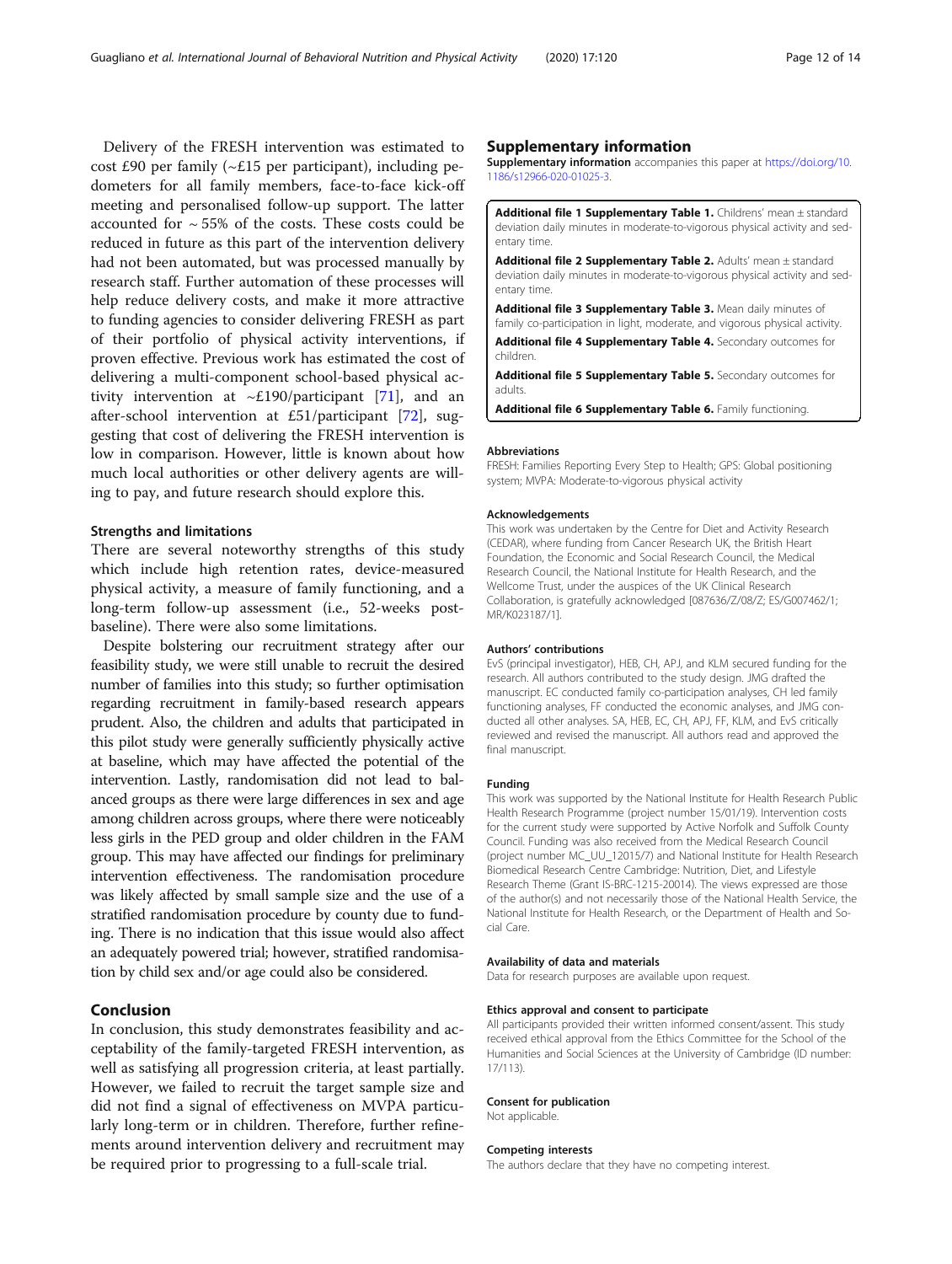## <span id="page-12-0"></span>Author details

<sup>1</sup>MRC Epidemiology Unit and Centre for Diet and Activity Research, University of Cambridge, Cambridge, UK. <sup>2</sup>Norwich Medical School and Centre for Diet and Activity Research, University of East Anglia, Norwich, UK. <sup>3</sup>Department of Public Health and Primary Care, University of Cambridge, Cambridge, UK.<sup>4</sup> Centre for Family Research, University of Cambridge, Cambridge, UK.

## Received: 15 July 2020 Accepted: 14 September 2020 Published online: 22 September 2020

#### References

- 1. Ding D, Lawson KD, Kolbe-Alexander TL, Finkelstein EA, Katzmarzyk PT, van Mechelen W, Pratt M, Committee LPASE. The economic burden of physical inactivity: a global analysis of major non-communicable diseases. Lancet. 2016;388(10051):1311–24.
- 2. Hallal PC, Andersen LB, Bull FC, Guthold R, Haskell W, Ekelund U. Global physical activity levels: surveillance progress, pitfalls, and prospects. Lancet. 2012;380(9838):247–57.
- 3. Health Survey for England 2016 physical activity in adults. 2016 [cited 2020 01.07]; Available from: [http://healthsurvey.hscic.gov.uk/media/63730/HSE16-](http://healthsurvey.hscic.gov.uk/media/63730/HSE16-Adult-phy-act.pdf) [Adult-phy-act.pdf](http://healthsurvey.hscic.gov.uk/media/63730/HSE16-Adult-phy-act.pdf).
- 4. Bellows-Riecken KH, Rhodes RE. A birth of inactivity? A review of physical activity and parenthood. Prev Med. 2008;46(2):99–110.
- 5. Condello G, Puggina A, Aleksovska K, Buck C, Burns C, Cardon G, Carlin A, Simon C, Ciarapica D, Coppinger T. Behavioral determinants of physical activity across the life course: a "DEterminants of DIet and physical ACtivity"(DEDIPAC) umbrella systematic literature review. Int J Behav Nutr Phys Act. 2017;14:58.
- 6. Corder K, Winpenny EM, Foubister C, Guagliano JM, Hartwig XM, Love R, Clifford Astbury C, van Sluijs EMF: Becoming a parent: a systematic review and meta-analysis of changes in BMI, diet and physical activity. 2019.
- 7. Griffiths LJ, Cortina-Borja M, Sera F, Pouliou T, Geraci M, Rich C, Cole TJ, Law C, Joshi H, Ness AR. How active are our children? Findings from the millennium cohort study. BMJ Open. 2013;3(8):e002893.
- 8. Brooke HL, Atkin AJ, Corder K, Ekelund U, van Sluijs EM. Changes in timesegment specific physical activity between ages 10 and 14 years: a longitudinal observational study. J Sci Med Sport. 2016;19(1):29–34.
- 9. Corder K, Craggs C, Jones AP, Ekelund U, Griffin SJ, van Sluijs EM. Predictors of change differ for moderate and vigorous intensity physical activity and for weekdays and weekends: a longitudinal analysis. Int J Behav Nutr Phys Act. 2013;10:69.
- 10. Corder K, Sharp S, Atkin AJ, Griffin S, Jones A, Ekelund U, van Sluijs E. Change in objectively measured physical activity during the transition to adolescence. Br J Sports Med. 2013;49(11):730–6.
- 11. Kaushal N, Rhodes RE. The home physical environment and its relationship with physical activity and sedentary behavior: a systematic review. Prev Med. 2014;67:221–37.
- 12. Maitland C, Stratton G, Foster S, Braham R, Rosenberg M. A place for play? The influence of the home physical environment on children's physical activity and sedentary behaviour. Int J Behav Nutr Phys Act. 2013;10(1):99.
- 13. O'Connor TM, Jago R, Baranowski T. Engaging parents to increase youth physical activity: a systematic review. Am J Prev Med. 2009;37(2):141–9.
- 14. van Sluijs EM, McMinn A. Preventing obesity in primary schoolchildren. BMJ. 2010;340:819.
- 15. Kipping RR, Howe LD, Jago R, Campbell R, Wells S, Chittleborough CR, Mytton J, Noble SM, Peters TJ, Lawlor DA. Effect of intervention aimed at increasing physical activity, reducing sedentary behaviour, and increasing fruit and vegetable consumption in children: active for life year 5 (AFLY5) school based cluster randomised controlled trial. BMJ. 2014;348:348–61.
- 16. van Sluijs EM, Kriemler S, McMinn AM. The effect of community and family interventions on young people's physical activity levels: a review of reviews and updated systematic review. Br J Sports Med. 2011;45(11):914–22.
- 17. Rhodes RE, Lim C. Promoting parent and child physical activity together: elicitation of potential intervention targets and preferences. Health Educ Behav. 2018;45(1):112–23.
- 18. Shonkoff JP, Fisher PA. Rethinking evidence-based practice and twogeneration programs to create the future of early childhood policy. Dev Psychopathol 2013, 25(4 pt2):1635.
- 19. Guagliano JM, Brown HE, Coombes E, Hughes C, Jones AP, Morton KL, Wilson EC, van Sluijs EM. The development and feasibility of a randomised

family-based physical activity promotion intervention: the families reporting every step to health (FRESH) study. Pilot Feas Stud. 2019;5:21.

- 20. Guagliano JM, Brown HL, Coombes E, Haines ES, Hughes C, Jones AP, Morton KL, van Sluijs EM. Whole family-based physical activity promotion intervention: the families reporting every step to health pilot randomised controlled trial protocol. BMJ Open. 2019;9:e030902.
- 21. Guagliano JM, Brown HE, Coombes E, Hughes C, Jones AP, Morton KL, Wilson EC, van Sluijs EM. The development and feasibility of a randomised family-based physical activity promotion intervention: the families reporting every step to health (FRESH) study. Pilot Feas Stud. 2019;5(1):21.
- 22. Brown HE, Schiff A, van Sluijs EM. Engaging families in physical activity research: a family-based focus group study. BMC Public Health. 2015;15: 1178–86.
- 23. Stokols D. Translating social ecological theory into guidelines for community health promotion. Am J Health Promot. 1996;10(4):282–98.
- 24. Christensen P. The health-promoting family: a conceptual framework for future research. Soc Sci Med. 2004;59(2):377–87.
- 25. Deci EL, Ryan RM: Intrinsic motivation and self-determination in human behavior. Plenum, New York: Springer Science & Business Media; 1985.
- 26. Choi L, Liu Z, Matthews CE, Buchowski MS. Validation of accelerometer wear and nonwear time classification algorithm. Med Sci Sports Exerc. 2011;43(2): 357–64.
- 27. Evenson KR, Catellier DJ, Gill K, Ondrak KS, McMurray RG. Calibration of two objective measures of physical activity for children. J Sports Sci. 2008;26(14): 1557–65.
- 28. Troiano RP, Berrigan D, Dodd KW, Mâsse LC, Tilert T, McDowell M. Physical activity in the United States measured by accelerometer. Med Sci Sports Exerc. 2008;40(1):181–8.
- 29. British National Grid. Beginners guide to grid references. 2020 [cited 2020 03.06]; Available from: [https://getoutside.ordnancesurvey.co.uk/guides/](https://getoutside.ordnancesurvey.co.uk/guides/beginners-guide-to-grid-references) [beginners-guide-to-grid-references.](https://getoutside.ordnancesurvey.co.uk/guides/beginners-guide-to-grid-references)
- 30. Dunton GF, Liao Y, Almanza E, Jerrett M, Spruijt-Metz D, Pentz MA. Locations of joint physical activity in parent-child pairs based on accelerometer and GPS monitoring. Ann Behav Med. 2013;45(Suppl 1):S162–72.
- 31. Collings PJ, Wijndaele K, Corder K, Westgate K, Ridgway CL, Dunn V, Goodyer I, Ekelund U, Brage S. Levels and patterns of objectively-measured physical activity volume and intensity distribution in UK adolescents: the ROOTS study. Int J Behav Nutr Phys Act. 2014;11:23.
- 32. Pan H, Cole TJ: LMSgrowth program version 2.77. In. London, England: Child Growth Foundation; 2012.
- 33. Wareham NJ, Jakes RW, Rennie KL, Mitchell J, Hennings S, Day NE. Validity and repeatability of the EPIC-Norfolk physical activity questionnaire. Int J Epidemiol. 2002;31(1):168–74.
- 34. Corder K, van Sluijs EM, Wright A, Whincup P, Wareham NJ, Ekelund U. Is it possible to assess free-living physical activity and energy expenditure in young people by self-report? Am J Clin Nutr. 2009;89(3):862–70.
- 35. Lampard AM, Nishi A, Baskin ML, Carson TL, Davison KK. The activity support scale for multiple groups (ACTS-MG): child-reported physical activity parenting in African American and non-Hispanic White families. Behav Med. 2016;42(2):112–9.
- 36. van Sluijs EM, Skidmore PM, Mwanza K, Jones AP, Callaghan AM, Ekelund U, Harrison F, Harvey I, Panter J, Wareham NJ. Physical activity and dietary behaviour in a population-based sample of British 10-year old children: the SPEEDY study (sport, physical activity and eating behaviour: environmental determinants in Young people). BMC Public Health. 2008;8(1):388.
- 37. The EuroQol Group. EuroQol a new facility for the measurement of healthrelated quality of life. Health Policy. 1990;16(3):199–208.
- 38. Brooks R. The EuroQol group: EuroQol: the current state of play. Health Policy. 1996;37(1):53–72.
- 39. Stevens KJ. Working with children to develop dimensions for a preferencebased, generic, pediatric, health-related quality-of-life measure. Qual Health Res. 2010;20(3):340–51.
- 40. Stevens KJ. Assessing the performance of a new generic measure of healthrelated quality of life for children and refining it for use in health state valuation. Appl Health Econ Health Policy. 2011;9(3):157–69.
- 41. Corder K, van Sluijs EM, McMinn AM, Ekelund U, Cassidy A, Griffin SJ. Perception versus reality: awareness of physical activity levels of British children. Am J Prev Med. 2010;38(1):1–8.
- 42. Godino JG, Watkinson C, Corder K, Sutton S, Griffin SJ, Van Sluijs EM. Awareness of physical activity in healthy middle-aged adults: a cross-